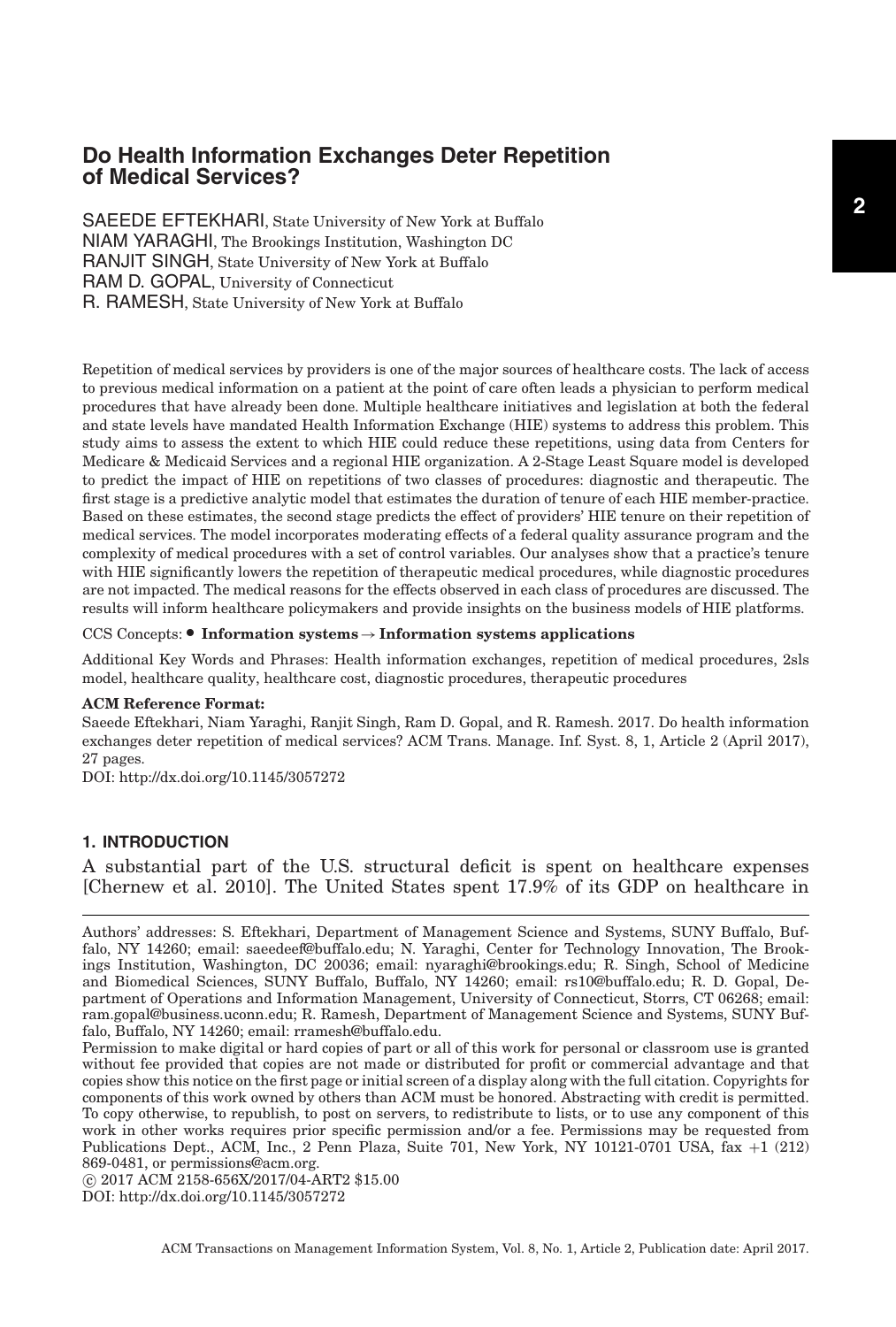2010, more than any other country in the world [\[Baicker and Skinner 2010\]](#page-22-0). However, based on comparative analyses, the U.S. has been shown to underperform other countries on most dimensions of healthcare performance [\[Davis et al. 2010\]](#page-23-1). Prior studies have revealed that the significant amount of the U.S healthcare expenses arise from inefficient utilization of medical services, whereby many diagnostic tests, treatments, and other forms of care are performed with little consideration to the value that they provide for the patients [\[Berwick and Hackbarth 2012;](#page-23-2) [Garber and Skinner 2008\]](#page-24-0). According to the Congressional Budget Office, the cost of the medical procedures that do not actually improve the quality of health outcomes is estimated to be around \$700 billion per year, or 5% of the U.S. GDP [\[Bardhan et al. 2014\]](#page-23-3). These unwanted expenses arise in many cases such as avoidable hospitalizations, unnecessary admissions of patients with chest pain, and overuse of imaging procedures, as well as overuse of certain surgeries [\[Bentley et al. 2008;](#page-23-4) [Orszag 2008b\]](#page-25-0).

Given this, as a national effort to improve the quality of healthcare and reduce the associated costs, Information Technologies (IT) have been employed in the healthcare systems [\[Aron et al. 2011;](#page-22-1) [Buntin et al. 2011\]](#page-23-5). The recently enacted Health Information Technology for Economic and Clinical Health Act (HITECH) demands all medical records to be organized in standardized digital forms [\[Blumenthal and Tavenner 2010\]](#page-23-6) and aims at setting up Health Information Exchange (HIE) platforms, through which healthcare providers can easily share and access patients' clinical information [\[Sipkoff](#page-25-1) [2010\]](#page-25-1).

Since the enactment of HITECH, HIEs have become integral parts of the national healthcare reform [Vest and Gamm 2010; Vest et al. 2011b], primarily because of their promise of improved patient care and enhancement of the quality of healthcare services. HIE is a potential solution to persisting problems in the U.S. healthcare system, including cost [Overhage et al. 2002; Walker et al. 2005; Frisse et al. 2011; Vest et al. 2014], safety [Bloom 2002], and efficiency [Corrigan et al. 2002]. An HIE is intended to enable timely access to medical records and help physicians make better decisions, save more lives, and reduce huge costs by avoiding redundant tests, hospital re-admissions, or wrong diagnoses.

A central motivation for the concept of HIE is to enable medical providers to access recent and relevant clinical information at the point of care. In the absence of HIEs, the non-availability of clinical information adversely affects the clinical quality and economic efficiency of healthcare services [\[Forster et al. 2003;](#page-23-7) [Kohn et al. 2000\]](#page-24-1). This non-availability of clinical information is often attributed to the lack of access to the data that may be available at different locations rather than an absence of the pertinent data itself per se [\[Forster et al. 2003\]](#page-23-7). The missing information is often clinically important, and its absence can result in harm to patients [\[Forster et al. 2003;](#page-23-7) [Kohn](#page-24-1) [et al. 2000\]](#page-24-1). Lack of access to previous medical history leads to an increase in duplicate tests for patients obtaining care at multiple settings [\[Bardhan et al. 2014\]](#page-23-3). For example, consider a diagnostic or therapeutic setting where a healthcare provider needs the result of a certain test on a patient. Assume that the test has been done in the past, and its result is still valid but unavailable at the current setting. Hence, the provider will re-order the test on the patient. Redoing medical tests may put the patient at more risk and also increase cost of healthcare. Reducing unnecessary medical tests has been cited as critical in reducing the overall health care costs in the U.S. [\[Berwick and](#page-23-2) [Hackbarth 2012;](#page-23-2) [Fries et al. 1993\]](#page-23-8). In the healthcare settings, more efficient medical care most often results in both lower costs and higher quality at the same time. Take the repetition of medical procedures as an example. If HIE reduces repetitions, then it has an immediate impact on reducing the cost of care, while also increasing the quality of care by helping avoid delays caused by repeated testing, and avoiding unnecessary risks associated with some tests. Prior research indicates that implementation of information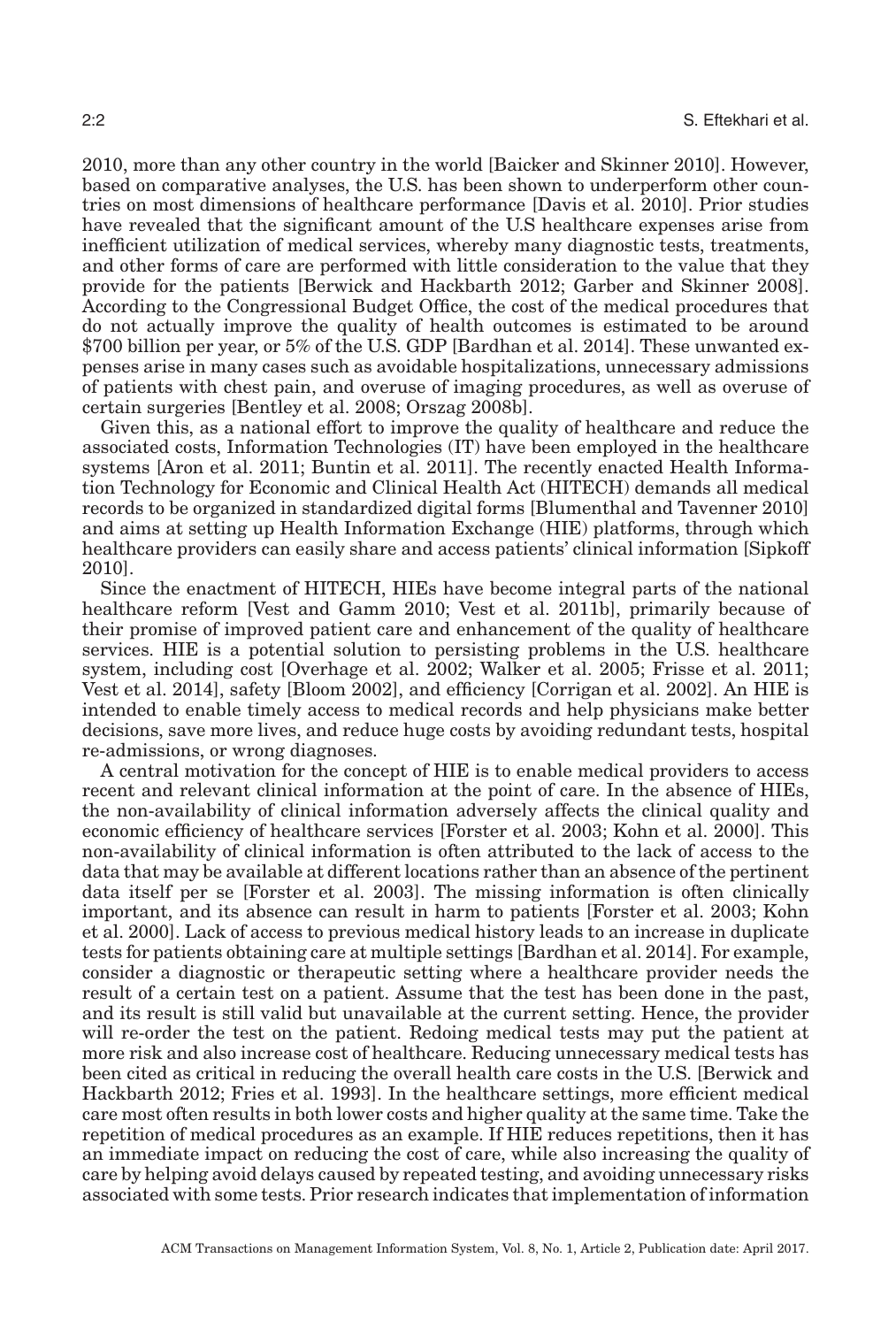sharing technologies in healthcare systems reduces the cost (through reducing the repetition of medical procedures) and can at the same time increase the quality of care (by reducing the frequency of readmissions) [\[Bardhan et al. 2014,](#page-23-3) [2011\]](#page-23-9).

HIE platforms enable electronic sharing of clinical information with providers and organizations across the continuum of care. This information sharing allows medical providers at a given point-of-care to access patient data about encounters that have occurred at other points-of-care [\[Vest et al. 2015\]](#page-25-2). Availability of previously inaccessible data through HIE results in more comprehensive clinical information and potential improvement of quality of care [\[Branger et al. 1994;](#page-23-10) [Kaelber and Bates 2007;](#page-24-2) [Smith](#page-25-3) [et al. 2005\]](#page-25-3).

Few studies have shown that HIE can reduce performing of unnecessary medical procedures during patient care. Bailey et al. [2013] show that HIE is associated with decreased diagnostic imaging. Lammers et al. [2014] also found evidence suggesting that HIE reduces repeat imaging among patients visiting multiple emergency departments. Recently, Yaraghi [2015b] found evidence that HIE usage is associated with reduction in the expected total number of laboratory tests and radiology examinations ordered per patient at the emergency department (ED). While these studies have shown that HIE can reduce unnecessary medical procedures during patient care, they have some restrictions that need to be addressed. First, most of them focus mainly on the diagnostic medical procedures performed in the ED. To best of our knowledge, the impact of HIE has not been examined in the office setting. The difference in the setting in which HIE is being used could lead to different outcomes. In particular, the medical encounters in physician offices are usually scheduled and thus non-urgent, while those that happen in EDs are, by definition, urgent. The urgency of the patient conditions in the EDs leads physicians to make clinical decisions in the shortest amount of time, with the bare minimum of available medical history. To do so, ED clinicians use HIEs to access the results of prior diagnostic procedures and save time by avoiding new ones. On the other hand, in the office settings, since medical decisions are less time sensitive, physicians may prefer to have access to the results of most recent diagnostic procedures and thus, despite having access to older ones, they tend to repeat the diagnostic procedures in order to enhance the quality of their medical decisions. Second, these studies looked at a limited set of medical procedures. For example, Bailey et al. [2013] have considered the impact of HIE on repetition of only diagnostic neuroimaging (computed tomography (CT), CT angiography, magnetic resonance imaging (MRI), or MRI angiography), and Lammers et al. [2014] have considered only three common types of imaging tests (CT, ultrasound, and chest x-ray). Third, their results are obscured by confounding factors, factors that impact both HIE adoption and repetition of medical procedures yet unaccounted for [\[Yaraghi 2015a\]](#page-26-0). More importantly, other physicianor practice-related variables could moderate the impact of HIE usage on medical outcomes. For example, membership in quality auditing programs could entice physicians to rely more on health IT and thus may bolster the benefits of HIE. However, to the best of our knowledge, prior research has not examined factors that could enhance or impede the possible benefits of HIE systems.

To address these limitations, we study the impact of HIE on diagnostic medical procedures as well as therapeutic medical procedures performed in the office setting. Our findings are more robust as we look at a larger number of medical procedures. Our study examines the overall HIE impact on 110 types of diagnostic procedures as well as 97 types of therapeutic medical procedures. Finally, we study the impact of more factors such as geographical regions, quality reporting programs, and other health IT tools on the repetition of medical procedures.

To support the ongoing efforts by policymakers and administrators to streamline and promote HIE platform services, that substantial savings can be achieved from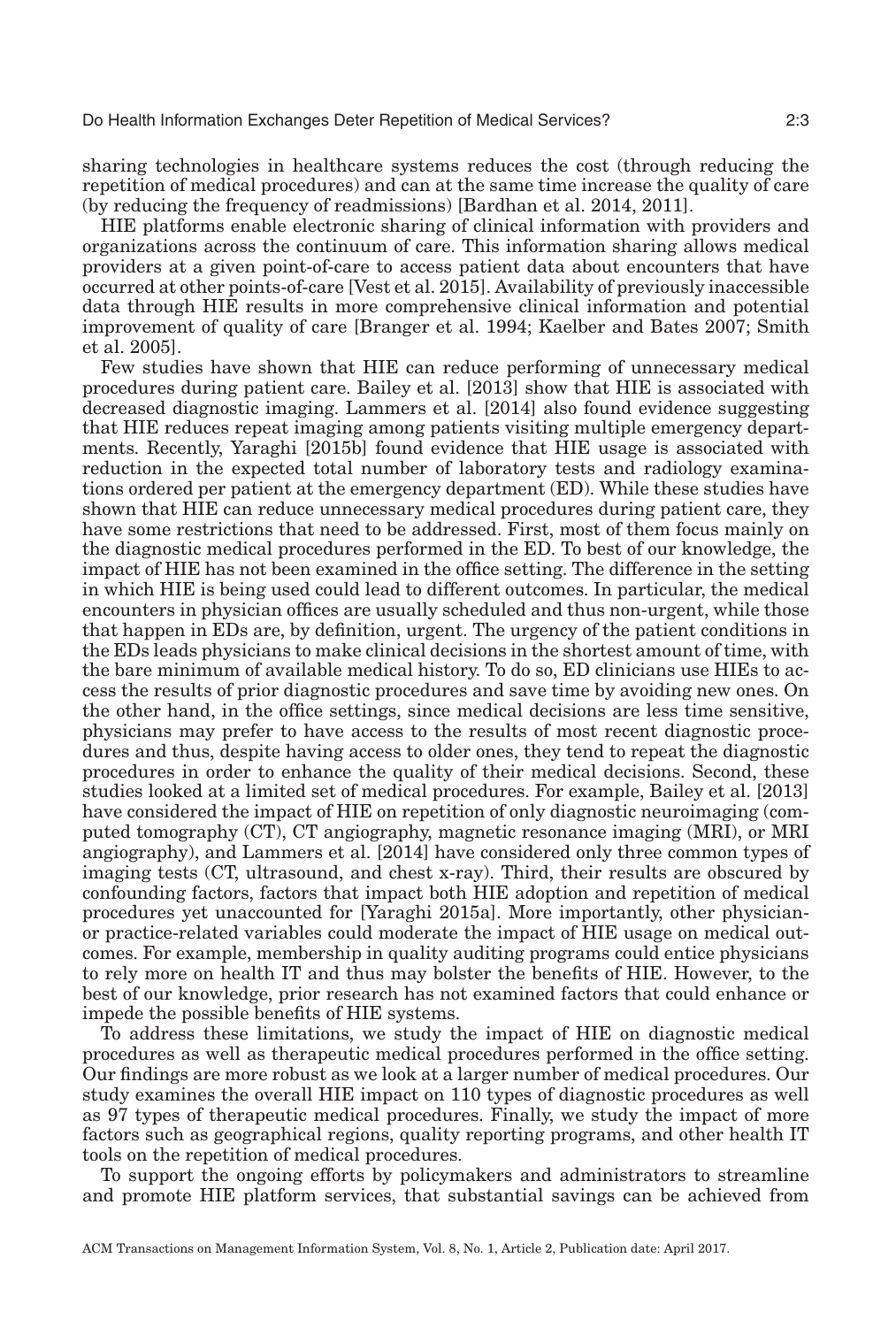HIE should further be examined. The current research examines the impact of HIE on reducing repetitions of medical procedures. In addition, we analyze how participation of physicians in federal audit and quality assurance program as well as the level of complexity of medical services may impact the relationship between HIE and repetition. This study is supported by publicly available datasets from the Centers for Medicare & Medicaid Services (CMS) and HEALTHeLINK, the regional HIE serving western New York. The key results of this study can be summarized as follows. Classifying procedures into *Diagnostic* and *Therapeutic* using inputs from physicians and clinical literature, we first show that HIE has a statistically significant impact on reducing repetitions in therapeutic procedures. Second, we show that the participation in the audit program and medical complexity significantly moderate this effect. Next, these effects are seen to be not significant in Diagnostic settings. Finally, we provide clinically intuitive interpretations of these effects, leading to policy implications for HIE development with concurrent and integrative consideration of audit and quality assurance programs and medical services complexity. These implications apply to administrations ranging from the federal to the regional.

The organization of this article is as follows. Section 2 reviews the related literature. Section 3 examines the drivers and barriers of procedural repetitions and presents our research hypotheses. Section 4 discusses the data sources and the attribute schema, and Section 5 presents a 2-Stage Least Square (2SLS) model of repetition deterrence. Section 6 presents the logic and structure of the medical procedures classification, and Section 7 presents the empirical results. Finally, Section 8 discusses the managerial and policy implications of this study and the conclusions.

### **2. RELATED LITERATURE**

In the following discussion, we briefly review two streams of studies in the literature that are related to the current research context.

### **2.1. Reasons for Medical Services Repetition**

The Committee on Quality of Healthcare in America of the Institute of Medicine defines *overusing* of healthcare services as the use of healthcare resources and procedures in the absence of evidence that such usage could help the patients involved. The reasons for repeated medical procedures have been analyzed extensively in many studies [\[Kwok and Jones 2005\]](#page-24-3). Over-ordering of tests may be the result of the inexperience of healthcare professionals and/or their lack of knowledge about the appropriate uses of tests [\[Wong 1995\]](#page-25-4). Failure to check previous results of medical services due to huge or complex and disorganized patient files is cited as another important reason for repeating medical procedures [\[Tierney et al. 1987\]](#page-25-5). Over-ordering of medical services can also arise from non-user friendly electronic medical record systems or fear of errors of omission and litigation [\[Tabriz et al. 2004\]](#page-25-6). Moreover, patients could also actively ask for repeated tests and often attach greater value to test results than what is justifiable [\[McDonald et al. 1996\]](#page-24-4). These studies broadly indicate three drivers of repetition: *providers' inexperience, non-availability of timely and relevant past information* and *environmental influences.* Besides these, repetitions due to *medical necessity* are relevant, and anecdotal evidence suggests the occurrence of repetitions due to *financial incentives* to healthcare providers who get compensated for these services, as well as *non-subscription* to federally administered quality assurance programs by healthcare providers.

### **2.2. Health Information Technologies: Effects, Adoption, and Usage**

The implementation of IT tools significantly improves the performance of healthcare systems and the health of patients. The obvious benefit of health IT has been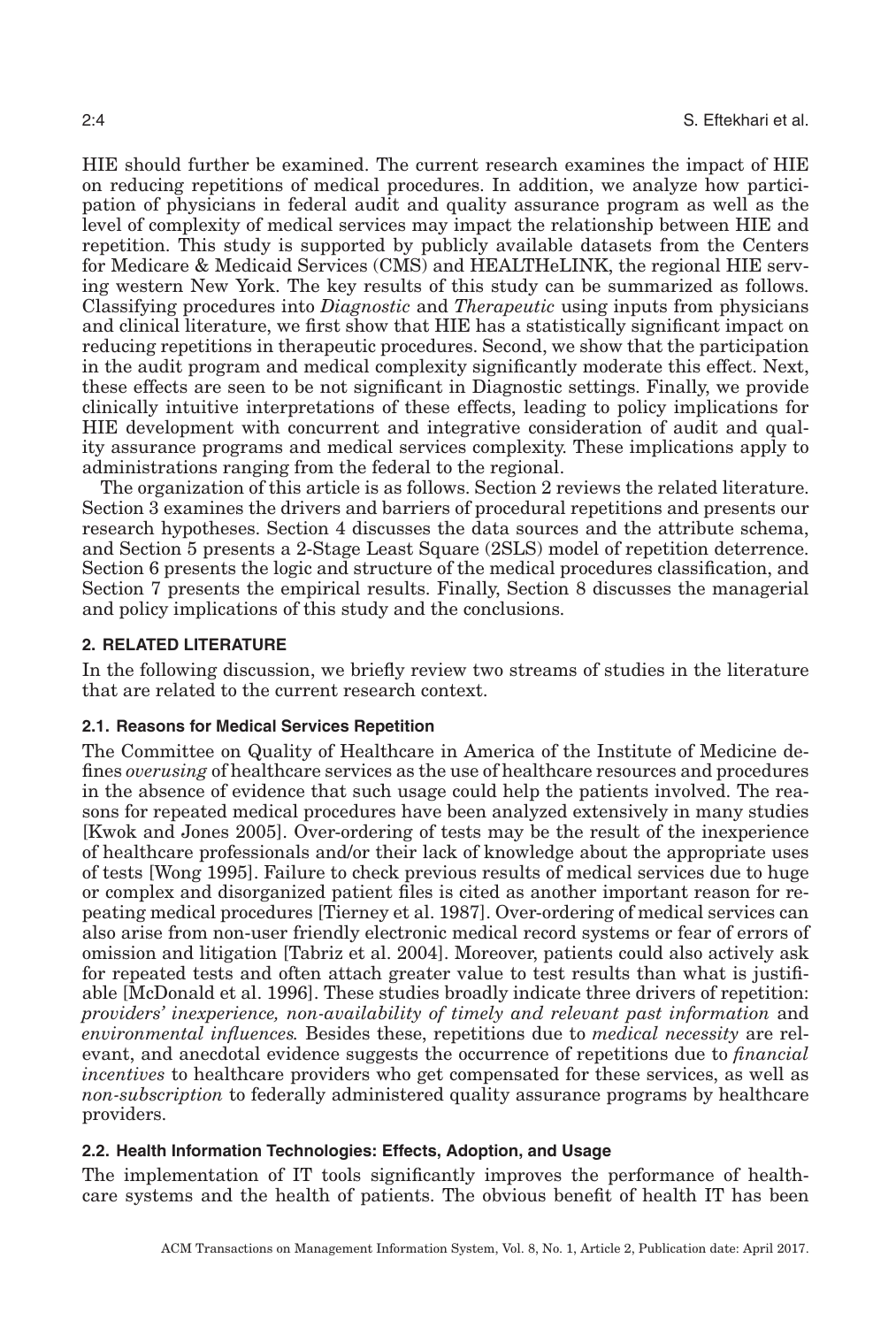established in improving administrative functions, such as decreasing paperwork and the workload of healthcare providers and enabling easy access to information such as a patient's medical history [\[Hillestad et al. 2005\]](#page-24-5). Health IT significantly contributes to preventing medical errors by enforcing clinical standards and care protocols [\[Bates](#page-23-11) [et al. 1998\]](#page-23-11). Health IT makes information more organized and easier to track, which increases accuracy. A significant number of studies have shown the impact of health IT on the quality, efficiency, and the reduction of the cost of care [\[Buntin et al. 2011;](#page-23-5) [Chaudhry et al. 2006;](#page-23-12) [Jamal et al. 2009;](#page-24-6) [Shekelle et al. 2006\]](#page-25-7). The major benefit of health IT is a reduction in the utilization of medical services. Jamal et al. [2009] systematically review the evidence on health IT benefits and conclude that the implementation of IT tools in healthcare systems increases adherence to guidelines, enhances disease surveillance, and decreases medical errors. In sum, the use of IT tools in the healthcare domain has the potential to enable a drastic improvement in the delivery of care by making it faster, safer, and more efficient.

Many studies on health IT systems have specifically focused on their adoption and usage by a variety of participating healthcare providing entities. Based on a survey of a large number of physicians, Audet et al. [2004] conclude that adoption of IT tools is uneven, and a technological divide exists between physicians depending on their practice environment and mode of compensation. Burt and Hing [2005] report that most frequent use of IT tools by physicians is for billing purposes. By aggregating data in previous studies, Ford et al. [2006] provide some predictions for Electronic Health Record (EHR) systems in 2014. Ozdemir et al. [2011] analytically investigate the adoption of EHR and the effect of electronic data sharing on consumer and provider surpluses. They report evidence that healthcare providers may not have an incentive to share patients' records electronically. Miller and Tucker [2009] examine the effects of privacy protection laws in different states on the diffusion of electronic medical records. They find that state privacy protection of hospital medical information is significantly inhibiting EHR adoption.

Yaraghi [2015a] and Yaraghi et al. [2013, 2014a, 2014b] are some of the earliest research on the adoption, usage, and effectiveness of HIE systems. These works have also been supported with data by HEALTHeLINK. Yaraghi et al. [2013] consider HIE a multisided platform and estimates the network externalities of adoption by the primarycare and specialist physician communities. They model the intra- and inter-community diffusion processes by generalizing the well-known Bass diffusion model to group-level adoption. Yaraghi et al. [2014b] investigate these diffusion processes across rural and urban geographical domains and medical specialty groups. Using a social network analysis of physician networks and patient networks, Yaraghi et al. [2014a] examine the drivers of adoption, usage, and the involvement of clinical practices in the co-production of HIE services. They show that adoption and usage are influenced by networks of physicians and patients, isomorphic effects of large practices on the smaller ones, and practice labor inputs in HIE use. This is a longitudinal study of actual adoption and usage behaviors of 2,054 physicians within 430 community medical practices in western New York. Yaraghi [2015b] demonstrates the impact of HIE on reducing procedural repetitions in emergency departments in a randomized controlled trial.

### **3. DETERRENTS OF REPETITIONS**

While the reasons for repeating medical procedures can be multi-fold, certain institutionalized as well as clinically driven deterrents to this practice exist. In the following discussion, we develop a model of deterrence using participation in HIE and federally administered audit and quality assurance programs as the institutionalized factors and medical service complexity as a clinical factor.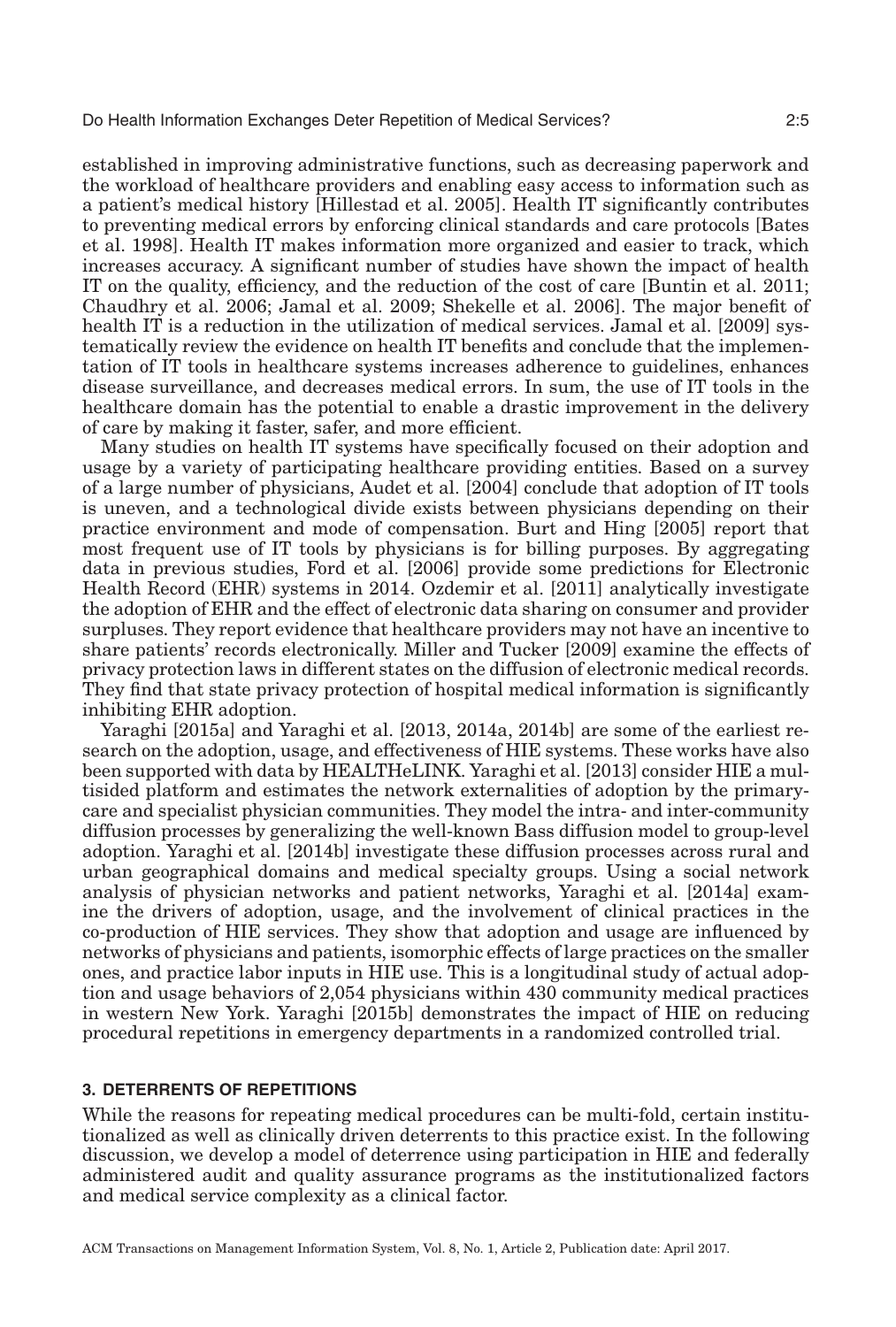### **3.1. Health Information Exchanges**

As discussed in the earlier sections, HIEs have become central to improving the costeffectiveness of the U.S. healthcare system. Potential savings from HIEs are expected as a result of reducing unnecessary utilization that occurs when patients visit multiple providers who lack the ability to access patients' recent medical history [\[Orszag](#page-25-8) [2008a\]](#page-25-8). HIEs provide appropriate, up-to-date, and relevant patient-specific information at the point of care and, consequently, reduce the level of repetition in medical services rendered. This specifically addresses the non-availability reason cited for repetitions. When a service provider accesses the HIE, the repetition of a service can be avoided by following one of the three paths: Information on the past performance of the exact service is available, information from other types of relevant medical services points towards avoidance, or a combination of both. So we hypothesize that providers who have access to HIE are less likely to repeat medical procedures. Like other information systems, the users' experience with HIE increases their ability to effectively use the service.

Users of information technologies will change gradually from novices to skilled users of the system [\[Davis et al. 1989\]](#page-23-13). Through experience with a new IT artifact, participants' involvement in the system increases, and they adjust their perceived ease of use of the system [\[Davis et al. 1989;](#page-23-13) [Fazio and Zanna 1978;](#page-23-14) [Fazio et al. 1978;](#page-23-15) [Venkatesh](#page-25-9) [and Davis 2000\]](#page-25-9). Specifically, in regard to the HIE system, Yaraghi et al. [2014a] study the impact of experience on increasing the productivity of HIE members. They conclude that during the post-adoption period, HIE participants acquire more knowledge and skills to use HIE. They propose that HIE members gradually learn to use HIE more efficiently through their acclimatization to the system and through communicating with other participants. Figure [1](#page-6-0) presents a screenshot of the user interface of the HIE system studied in this article and depicts the level of complexity that clinicians must overcome while using the system. This screenshot has been provided by HEALTHeLINK. The personal identification information in this screenshot is not real. For privacy reasons, the original personal identifiers are not disclosed.

More importantly, successful implementation of HIE in the office settings requires adequate integration with the usual workflow of the physicians' offices. Uses should not only learn how to use the system, but they should also learn how the efficiently integrate the system into their daily routines and how to optimally use the HIE system along with the other health IT products (such as EHRs) that are already available to them.

To summarize, as the HIE tenure of a provider increases over time, his or her level of experience with the platform technology increases, resulting in decreasing propensity to repeat procedures. This is formally stated in Hypothesis 1 below.

Hypothesis 1: Tenure with HIE reduces the repetition of medical procedures.

#### **3.2. Audit and Quality Assurance**

As the central motivation of HIE is to enhance the quality of care, it is desirable to study the impact of HIE in the presence of other managerial policies intended to improve health outcomes. In the report published by the Massachusetts State Auditor [2013], internal controls, including regulations, policies, and procedures, have shown to be important to address the concerns of the state's Medicaid program about unnecessary redoing of medical tests. Auditing programs and physician education on cost of medical services are important solutions that could be implemented to control overutilization of medical services [\[Miyakis et al. 2006\]](#page-24-7). Quality measurement and public reporting in the U.S. healthcare system are intended to facilitate targeted outcome improvement, practice-based learning, shared decision making, and effective resource utilization [\[Bekelis et al. 2015\]](#page-23-16).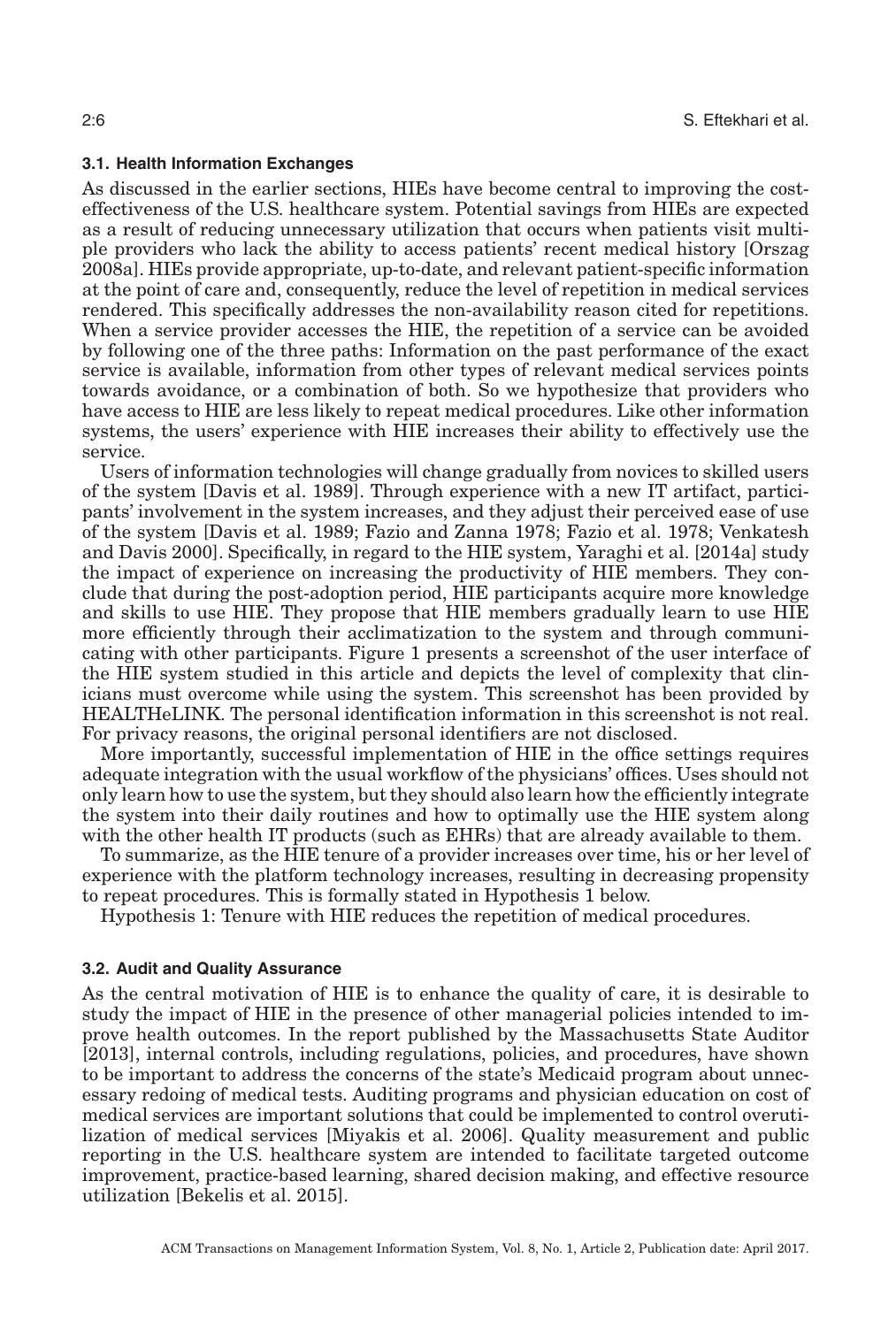<span id="page-6-0"></span>

| <b>HEALTH:LINK</b><br>Patient » Sparks, Latifah. |                                                                                                                                        | My Results Organization Results Proteins Providers Reports Setus - Administration - Statewide Data                        |          |                  |                                     |                                           |              |  |                                   |              |                  |                                       |                |                | I branes / Logout  |  |
|--------------------------------------------------|----------------------------------------------------------------------------------------------------------------------------------------|---------------------------------------------------------------------------------------------------------------------------|----------|------------------|-------------------------------------|-------------------------------------------|--------------|--|-----------------------------------|--------------|------------------|---------------------------------------|----------------|----------------|--------------------|--|
| <b>Patient Actions</b><br><b>+</b> Back to List  |                                                                                                                                        | Testpatient, Susan A., Female 01/01/1986 (30 Years old) (Community ID: 00012345678)<br>123 Main Street, Buffalo, NY 14201 |          |                  |                                     |                                           |              |  |                                   |              |                  |                                       |                |                |                    |  |
| A Download CCD                                   | Summary   More Patient Information   External Document Search   Patient Groups   Patient Documents   Statewide Data   aHT HIE Worklist |                                                                                                                           |          |                  |                                     |                                           |              |  |                                   |              |                  |                                       |                |                |                    |  |
| A Download CCDA CCD<br>A Download Summary PDF    |                                                                                                                                        |                                                                                                                           |          |                  |                                     |                                           |              |  |                                   |              |                  |                                       |                |                |                    |  |
| & Share Summary                                  | Emergency Encounters (28)                                                                                                              |                                                                                                                           |          |                  | Laboratories (118)                  |                                           |              |  |                                   | Imaging (56) |                  |                                       |                |                |                    |  |
| Send Summary to Me                               | <b>Admission Type</b><br>Date<br>Emergency<br>门动节                                                                                      | Source<br>\$00                                                                                                            | n        |                  | Date                                | Name<br>WEIGHT TRUMUNALING WATWATHE CUIV  | Source       |  | $\mathbf{r}$                      |              | Date<br>Jun 18   | Name<br>ABD. COMP                     |                | Source<br>50C  |                    |  |
| View Cirical Messages                            |                                                                                                                                        | SOC                                                                                                                       |          | о                |                                     | 05232015 THYROD STIMULATING HORM.         | ECMC         |  |                                   | α            |                  | US PELVIC TRANSVAS W COL.             |                | <b>VIAY/MG</b> |                    |  |
| G Configure Layout                               | $\Box$ an 12<br>Emergency                                                                                                              |                                                                                                                           |          | π                |                                     | 05/23/2015 THYROXINE FREE                 | ECMC         |  |                                   |              | 3n15             |                                       |                |                |                    |  |
| di Statewide Data                                | $\Box$ Apr 12                                                                                                                          | KHS.                                                                                                                      |          |                  |                                     | 05/22/2015 HEMOGLOBIN A1C                 | ECMO         |  |                                   |              |                  | 12/12/2015 CT Head Vio IV             |                | ECMC           |                    |  |
| <b>R</b> Request ESI Medication                  | $\square$ 12112215                                                                                                                     | ECMC                                                                                                                      |          | n                |                                     |                                           |              |  |                                   | п            |                  | 11/25/2015 MR Spine Lumbar Wo 1/      |                | ECMC           |                    |  |
|                                                  | $\square$ 11252015                                                                                                                     | ECMC                                                                                                                      |          | о۱               |                                     | 05/22/2015 THYROID STIMULATING HORM.      | ECMC         |  |                                   | α            |                  | 11/25/2015 CT Face Wo IV              |                | ECMC           |                    |  |
|                                                  | □ 11/25/2015                                                                                                                           | ECMC                                                                                                                      |          | n                |                                     | 05/22/2015 BASIC METABOLIC PANEL          | ECMC         |  |                                   | п            |                  | 11/25/2015 CT Spine Care Wo IV        |                | ECMC           |                    |  |
|                                                  | □ 08/18/2015                                                                                                                           | ECMC                                                                                                                      | v        |                  |                                     | 1 05222015 LPD FANEL                      | <b>ECMC</b>  |  | v                                 | n            |                  | 11/25/2015 CT Head Wo IV              |                | ECMC           |                    |  |
|                                                  | <b>Inpatient Encounters (18)</b>                                                                                                       |                                                                                                                           |          |                  | Immunizations (17) Conditions (200) |                                           |              |  |                                   | Vitals (58)  |                  |                                       |                |                |                    |  |
|                                                  | Date<br><b>Admission Type</b>                                                                                                          | Source                                                                                                                    |          |                  | Vaccine                             | Administered Dose                         |              |  |                                   |              | Name             |                                       | Value          |                | Collected          |  |
|                                                  | $\Box$ Mar 08                                                                                                                          | <b>JRDIC</b>                                                                                                              | m        | Ο                |                                     | Influenza, seasonal, injectable Jan 21    | $0.5$ mL     |  | $x +$                             | Π            |                  | BM (Body Mass Index)                  | 354 kg/m2      |                | Jun 30             |  |
|                                                  | 1.362                                                                                                                                  | <b>JOC</b>                                                                                                                |          | n                |                                     | Tájadult) unspecified formula 05/05/2014  | $\mathbb{R}$ |  |                                   |              |                  | 02 % BldC Oximetry                    | 92%            |                | Jun 30             |  |
|                                                  | $\square$ Jan 21                                                                                                                       | <b>SOC</b>                                                                                                                |          | O                | Gardasil <sup>9</sup>               | 11292007                                  | ٠            |  | Ð                                 |              | Raspiratory Rate |                                       | 12 <i>Inin</i> |                | Jun 30             |  |
|                                                  | $\Box$ and?                                                                                                                            | <b>UBMD</b>                                                                                                               |          | O                |                                     | meningococcal, unspecified f 07/01/2007   |              |  |                                   |              | Height           |                                       | 54.75 (n, i)   |                | Jum 30             |  |
|                                                  | 门神群                                                                                                                                    | <b>UBMO</b>                                                                                                               |          | n                |                                     | Hep A, unspecified formulation 07/31/2007 |              |  |                                   |              | Heart Rate       |                                       | 01 Inch        |                | Jun 30             |  |
|                                                  | 口神草                                                                                                                                    | <b>USMO</b>                                                                                                               |          | n                |                                     | Hib. unspecified formulation 08/27/1993   | $\mathbb{R}$ |  | $\left( 1\right)$                 | o            | <b>Yikight</b>   |                                       | 211.00 (b_av)  |                | Jun 30             |  |
|                                                  | $\square$ 1217/2015                                                                                                                    | SOC                                                                                                                       | v        | Ω                |                                     | Hep B. unspecified formulation 05/27/1993 | $\mathbf{1}$ |  | 3V                                | o            | Body Temperature |                                       | $97.7$ [degF]  |                | Jv <sub>n</sub> 30 |  |
|                                                  | Allergies (2)                                                                                                                          |                                                                                                                           |          | Medications (37) |                                     |                                           |              |  | Documentation (19) Documents (10) |              |                  |                                       |                |                |                    |  |
|                                                  | Allergen                                                                                                                               | Reactions                                                                                                                 | Reported |                  | Date                                | Name                                      | Source       |  |                                   |              | Date             | Name                                  |                | Source         |                    |  |
|                                                  | $\Box$ NOA                                                                                                                             | <b>UNK</b>                                                                                                                | 12032015 | w                |                                     |                                           |              |  | m                                 | o            | Apr 12           | ED MD Note                            |                | KHS            |                    |  |
|                                                  | No Known Allergies                                                                                                                     | <b>UM</b>                                                                                                                 |          | о                |                                     | Hydroxyzine Pamsate (995253)              | <b>SOC</b>   |  |                                   | α            |                  | 12/11/2015 ED Provider Report         |                | <b>ECMC</b>    |                    |  |
|                                                  |                                                                                                                                        |                                                                                                                           |          | о                |                                     | Naprovan (199214)                         | <b>JOC</b>   |  |                                   | α            |                  | 11252015 ED Provider Report           |                | ECMC           |                    |  |
|                                                  |                                                                                                                                        |                                                                                                                           |          | O                |                                     | Gabapentin (310433)                       | <b>JIDIC</b> |  |                                   | O            |                  | 11/25/2015 ED Provider Report         |                | ECMC           |                    |  |
|                                                  |                                                                                                                                        |                                                                                                                           |          | o                |                                     | Citalopram Hydrobromide (200371) JRCHC    |              |  |                                   | o            |                  | 09/15/2015 Consult ENT                |                | KHS.           |                    |  |
|                                                  |                                                                                                                                        |                                                                                                                           |          | o                |                                     | Olanzapine (312078)                       | <b>JRDIC</b> |  |                                   |              |                  | 09/01/2015 Discharge Summary          |                | ECMC           |                    |  |
|                                                  |                                                                                                                                        |                                                                                                                           |          | о                |                                     | Trazodona HCL (058373)                    | <b>SOC</b>   |  |                                   | n            |                  |                                       |                | ECMC           |                    |  |
|                                                  |                                                                                                                                        |                                                                                                                           |          | n                |                                     | Ismninina 35, MS Onl Tahlat (?)           | sev-         |  |                                   | α            |                  | 08/31/2015 Cohthalmology Consultation |                |                |                    |  |
|                                                  |                                                                                                                                        |                                                                                                                           |          |                  |                                     |                                           |              |  |                                   |              |                  |                                       |                |                |                    |  |

Fig. 1. A screenshot of the HIE user interface (the original personal identifiers are not disclosed).

CMS has several quality initiatives that provide information on the quality of care across different settings, including hospitals, skilled nursing facilities, home health agencies, and dialysis facilities for end-stage renal disease. CMS believes that these quality initiatives aim to empower providers and patients with information that would support the overall delivery and coordination of care and ultimately would support new payment systems that reward physicians for providing improved quality of care rather than simply paying based on the volume of services.

Under the Tax Relief and Health Care Act of 2006, CMS implemented the Physician Quality Reporting Initiative, now called Physician Quality Reporting System (PQRS), with a bonus payment of 1.5% for successful participation based on the estimated total allowed charges for all cover services during the reporting period [\[AMA 2015\]](#page-22-2). PQRS participants report well-defined quality measures of the care that they deliver to the Medicare beneficiaries. The quality measures are meant to reflect the ability of physicians and clinical teams to provide high-quality care. CMS has established that quality measures should relate to one or more of the following goals: effective, safe, efficient, patient-centered, equitable, and timely care [\[Bekelis et al. 2015\]](#page-23-16). Given the increasing importance of PQRS program in the national healthcare debate, analyzing its interaction with HIEs will enable policymakers to better evaluate the costs and benefits of this program.

Dowd et al. [2016] indicate that physicians who participate in PQRS find themselves in a new monitoring environment. The monitoring environment impacts the behavior of healthcare providers and thus impacts clinical outcomes. They show that PQRS participants avoid inappropriate utilization of healthcare services. Given this, we postulate that providers who participate in PQRS avoid performing unnecessary medical procedures for their patients, which results in improving the quality of care and decreasing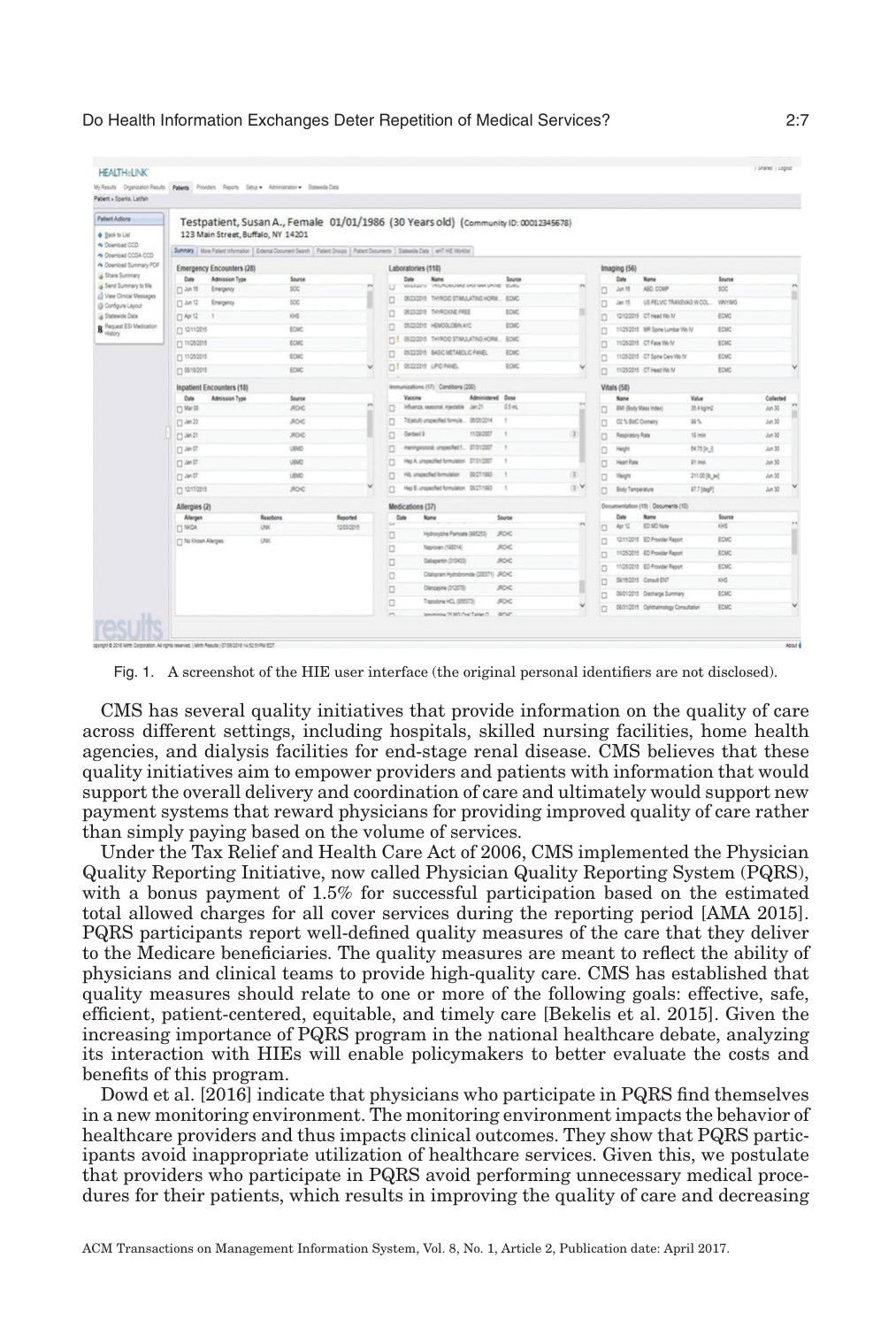healthcare costs. For this reason, we expect that this reporting program, PQRS, affects the way HIE reduces repetition of medical procedures. We believe that the volume of the medical services provided by PQRS participants is already so condensed due to the stringent reporting requirements that HIE will not make a remarkable difference in terms of reducing repetition of medical procedures. This implies that the focus on avoiding repetitions due to PQRS participation will limit the effect of HIE on reducing repetitions. Hence, HIE is less needed for reducing repetitions by PQRS participants than non-participants. We formally state this argument in Hypothesis 2 below.

Hypothesis 2: PQRS participation moderates the impact of HIE tenure on level of repetition, such that HIE impact on decreasing repetition is more for HIE members who do not participate in PQRS than for HIE members who also participate in PQRS.

### **3.3. Complexity of Medical Services**

There are many studies that examine the decision-making process in the medical context. In general, many factors such as patients' family medical history, patients' information about a disease, and patients' risk preferences impact the patients' decisions in the process of care and may influence the pursuit of preventative health behaviors as well as treatments [\[Katapodi et al. 2004;](#page-24-8) [Lloyd 2001;](#page-24-9) [Mazur et al. 1999;](#page-24-10) [Sivell et al. 2008\]](#page-25-10). In particular, the patients' choice of medical services such as surgery or radiotherapy can be strongly influenced by their perceived risk of those tests [\[Lloyd](#page-24-9) [2001\]](#page-24-9). A nationwide survey conducted by Zikmund-Fisher et al. [2010] suggests that the cost of medical services is also one of the important factors that most of the U.S. adults consider when they decide about receiving a medical service. Based on these studies, we argue that when patients have a choice between two medical procedures with different risk levels and equal outcomes, they will be reluctant to undertake the more complex medical services, because they would be often seen as more risky and costly than less complex ones.

This analysis of risks and benefits is not limited to patients. The literature has shown that healthcare providers assess the benefits and risks of medical procedures before planning and performing them. The exposure of patients to complex medical procedures may lead to more severe negative outcomes such as pain, longer recovery periods, prolonged incapacitation, and even an increased risk of mortality. To help medical providers to assess such risks better, several decision support systems have been developed. For example, Pauker and Kassirer [1975] present a risk-benefit framework for assessing the health-related utility of genomic tests, and Veenstra et al. [2010] have developed a framework for analyzing the costs and benefits of therapeutic procedures. Therefore, we contend that physicians will carefully examine the risks and benefits of medical procedures, especially the more complex medical procedures that are more likely to lead to potentially severe complications.

Moreover, payers, including Medicare, require physicians to obtain prior authorization for certain types of medical procedures to ensure medical necessity. Generally, these procedures are either riskier for patients or are more expensive for insurance companies. The authorization process requires related documentation to be submitted for review before physicians perform the medical procedures and submit the claims. The burdens of obtaining authorization of insurance companies before performing complex medical procedures leads physicians to be more cautious and thus consider potential alternatives to such procedures before deciding on a course of action.

Given these explanations, we believe that physicians as well as patients are more cautious when they decide about a complex medical procedure and therefore are more likely to rely on HIE to make better decisions. Therefore, we expect the complexity of medical procedures to moderate the effect of HIE tenure on decreasing repetitions. The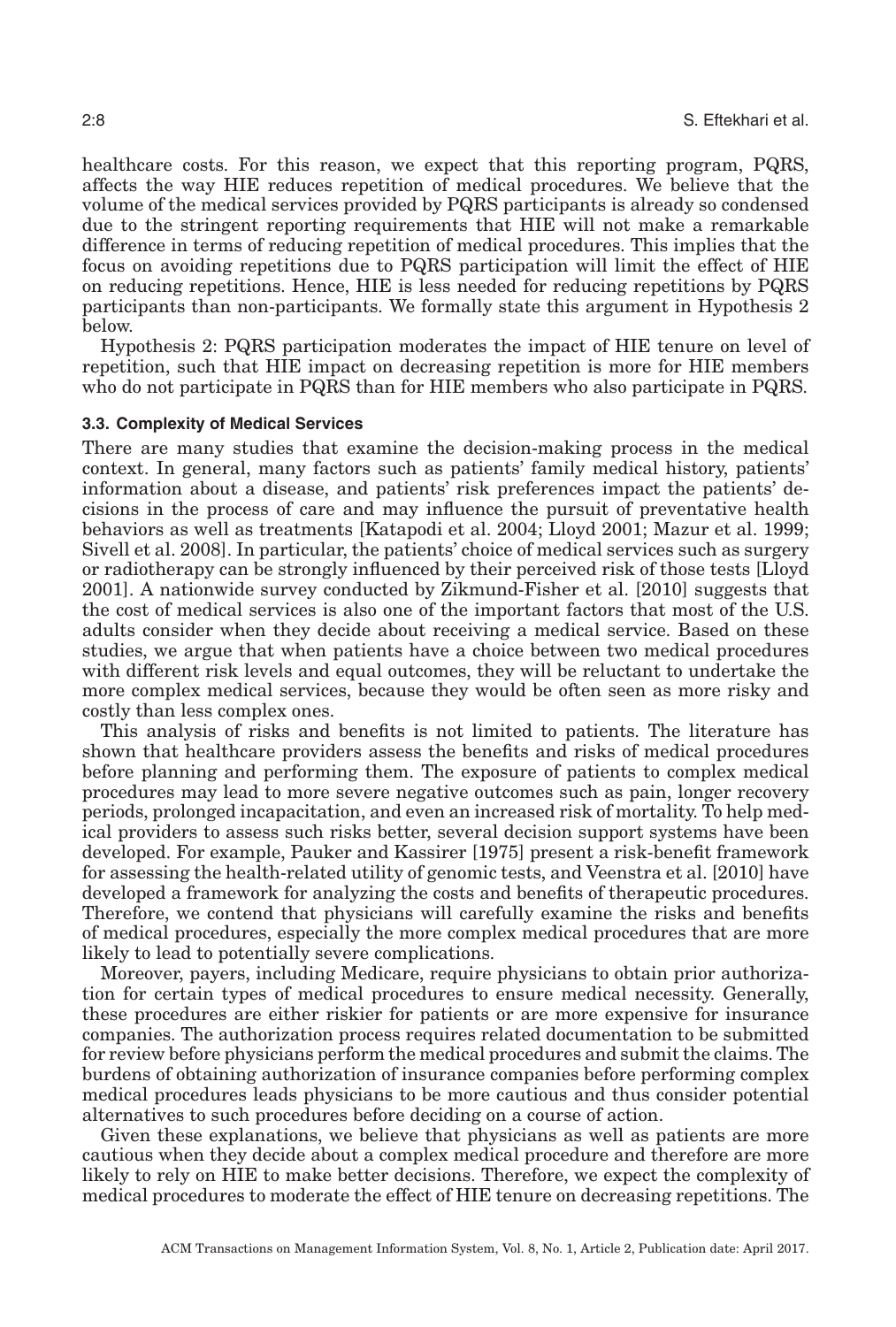Do Health Information Exchanges Deter Repetition of Medical Services? 2:9

reason is that providers are more willing to use the information on the patients available through the HIE when they decide about performing more complex procedures. Consequently, we expect that after using HIE, it is less likely that the provider would decide to perform the procedure again. In the other words, as the complexity of medical procedures increase, the HIE impact on reducing the repetition increases. So we hypothesize that complexity buffers the effects of HIE on repeating medical procedures. In the other words, the relationship between HIE and repetition is conditioned on the complexity of medical procedures. We formally state this argument in Hypothesis 3 below.

Hypothesis 3: Level of complexity of medical services moderates the impact of HIE tenure on level of repetition such that HIE impact on decreasing repetition is more when complexity is high than when complexity is low.

### **4. DATA SOURCES AND SCHEMA**

CMS is a federal agency within the U.S. Department of Health and Human Services. It administers the Medicare program and works in partnership with state governments to administer Medicaid, the State Children's Health Insurance Program, and health insurance portability standards [CMS 2016]. Medicaid and Medicare data available from CMS are widely used for epidemiological studies, health services, and policy research [\[Platt and Ommaya 2005;](#page-25-11) [Ray 1997\]](#page-25-12). Medicare claims have been analyzed by health service researchers and medical decision analysts to examine clinical outcome of patients as well as mortality trends among Medicare beneficiaries [\[Ash et al. 2003;](#page-22-3) [Peter et al. 2008\]](#page-25-13). Medicare claims data has also been used to measure resource inputs, utilization, and Medicare spending. Wennberg et al. [2004] use Medicare claims data to monitor providers' performance among patients with severe chronic illness. Brown et al. [2002] estimate treatment cost for colorectal and breast cancer, including estimates of average cost per patient by the initial, terminal, and continuing care phases of cancer treatment in Medicare beneficiaries in the U.S. Similar CMS data-driven studies in a variety of both clinical and policy-level settings are several.

This study is based on four datasets: (i) Medicare Provider Utilization and Payments data, (ii) Physicians Compare data, (iii) HIE enrollment data on the members of HEALTHeLINK, and (iv) U.S. National Census database. The first two datasets are from CMS, and they are publicly available. The HIE data are from HEALTHeLINK and are also publicly available. For simplicity, we denote the three datasets as MPUP, PC, HLINK, and CENSUS, respectively.

CMS has released the *Medicare Provider Utilization and Payments dataset* for the calendar years 2012 and 2013. This dataset describes the medical services provided to Medicare beneficiaries by all healthcare providers throughout the U.S. For each provider, this dataset identifies the type and number of times that a medical service has been performed. It also identifies the number of unique Medicare patients who received a particular medical service from a provider. Comparing the total number of times that a provider has performed a service with the total number of unique patients who have received that service from the given provider, we can determine the number of repetitions for each medical service performed by each provider. Each record of the MPUP dataset is indexed on the key {NPI, SCI}, where NPI is the National Provider Identifier and SCI is the Service Code Identifier. The *Physician Compare dataset* shows additional practice-level characteristics such as participation in Electronic Prescribing (ERX) Incentive program and the PQRS as well as their affiliation with medical practices and graduation year from medical school. Each record of the PC dataset is indexed on {NPI, PID}, where PID is the Practice Identifier. The HEALTHeLINK membership data are available at their website [\[HEALTHeLINK 2016\]](#page-24-11), where each record is indexed on the names of member physicians and their practices.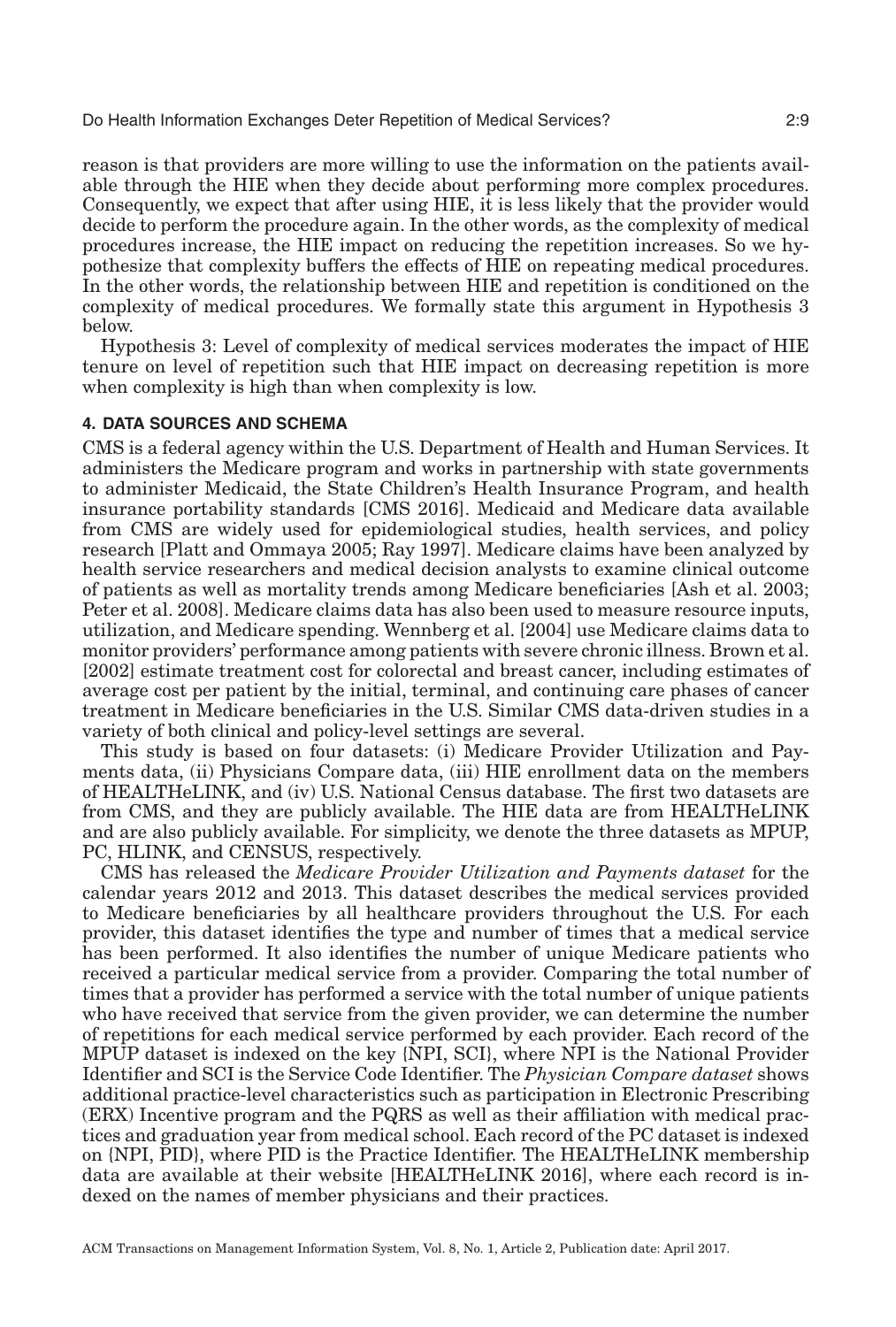#### Table I. Practice-Specific Attributes

<span id="page-9-0"></span>**PID:** Practice Identifier (*Source:* PC)

**ERX:** Binary; equals 1 if the practice is participating in the Medicare Electronic Prescribing (eRx) Incentive program and zero otherwise. This program encourages physicians and other professionals to use electronic prescribing to improve communication, increase accuracy, and reduce errors (*Source:* PC). **EHR:** Binary; equals 1 if the practice is participating in EHR incentive program and zero otherwise. In this program, Medicare provides incentives and payment adjustments to eligible professionals who use certified EHR technologies in ways that improve healthcare (*Source:* PC).

**PQRS:** Binary; equals 1 if the practice is participating in PQRS and zero otherwise. This program encourages physicians and group practices to report information on the quality of care to Medicare. The PQRS gives participants the opportunity to assess the quality of care they provide to their patients and ensure that they get the right care at the right time (*Source:* PC).

**Urb:** Binary; equals 1 if the practice is located in an urban area and zero otherwise (*Source:* CENSUS) **HIE:** Based on the date of HIE adoption from the HEALTHeLINK database, we created the HIE variable for each practice. This variable is set to zero for practices that are not HEALTHeLINK members. For HEALTHeLINK members, this variable is set equal to the number of months since their date of adoption until January 2012 while analyzing the 2012 Medicare Provider Utilization and Payments dataset, and until January 2013 in analyzing the 2013 dataset. In addition, as we do not have the exact dates of the claims submitted by healthcare providers, we eliminated those practices that joined HEALTHeLINK during 2012 when analyzing the claims data of 2012. Similarly, when analyzing the claims data of 2013, we eliminated those practices that joined during 2013 (*Source:* HLINK).

**NOP:** Number of providers affiliated with a practice; indicates the size of the practice (*Source:* PC).

#### Table II. Physician-Specific Attributes

<span id="page-9-1"></span>**NPI:** National Provider Identifier (*Source:* MPUP).

**EXP**: Number of years of experience a provider has in the practice (*Source:* PC, MPUP).

**Gender:** Gender of the provider (*Source:* MPUP).

**AMA:** Average Medicare Allowed Amount for a service; This specifies the sum of the amounts paid by Medicare, the deductible and coinsurance amounts that the beneficiary is responsible for paying, and any amounts that a third party is responsible for paying. Although it is mainly determined by the type of service, it may vary among different providers for a specific service (*Source:* MPUP).

In the preparation of the dataset for our analysis, we first merged the datasets MPUP and PC based on NPI. Next, the resulting dataset was joined with the HLINK dataset based on the names and addresses of medical providers in western New York, who constitute the target population of physicians in this research. The attributes projected and aggregated after merging these sources can be organized into two distinct sets: *Practice-Specific* and *Physician-Specific*. These sets are briefly described in Tables [I](#page-9-0) and [II](#page-9-1) below.

We employ "Medicare allowed amount" in the CMS dataset to measure complexity. According to the definition provided by CMS, Medicare allowed amount is the sum of the dollar amounts that the providers can be paid by Medicare, patients, and other insurances. This variable is measured by CMS using a Resource-Based Relative Value Scale (RBRVS). The RBRVS was created to provide a standard system of pricing that weighs physicians' services according to the resources used in delivering the service. The total cost assigned to a service is a combination of three components: a "physician work" component, a "practice expense" component, and a "malpractice expense" component [\[Buntin et al. 2004\]](#page-23-17). Costs associated with each component are given a weight, or index value, and are adjusted for local differences [\[Maxwell and Zuckerman 2007\]](#page-24-12). The weights considered for these components on average are as follows: physician's work (54%), practice expense (41%), and malpractice expense (5%) [\[Hetico and Marcinko](#page-24-13) [2010\]](#page-24-13).

Thus, the "physician work" component accounts for a significant percentage of the total relative value for each service. This component represents the amount of time,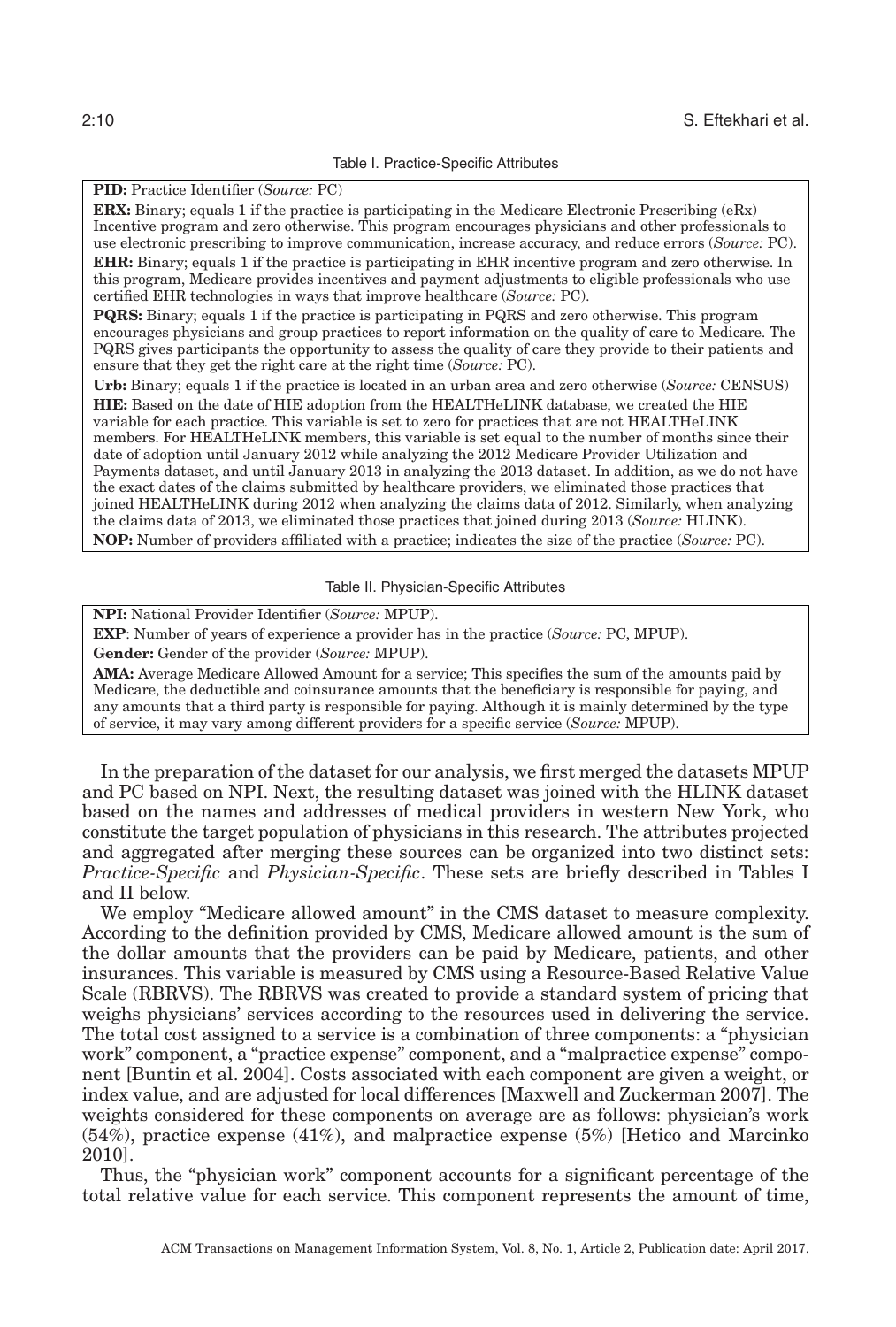technical skills, physical effort, mental effort, and judgment required; they also incorporate the stress experienced by the physician due to potential risk in performing a service for a particular patient [\[Hsiao et al. 1988\]](#page-24-14). Clearly, these elements are strongly associated with the "complexity" of medical procedures as we have defined in *Section 3.3* of the article. This can be summarized as follows: When the "complexity" of medical services is higher, the "physician work" is higher, which consequently makes "Medicare allowed amount" higher.

# **5. 2SLS MODEL OF REPETITIONS DETERRENCE**

The main independent variable in the proposed model of repetitions deterrence is endogenous. The reason is that adoption of HIE systems, which generally happens at practice level, depends on features such as rurality, number of physicians who work in a practice, social network measures, and other variables [Yaraghi et al. 2014a]. Since all these variables are not explicitly included in the current analysis, this issue needs to be adjusted in determining the actual effect of HIE on repetitions. We employ 2SLS to apply the Instrument Variable (IV) approach [\[Riegg 2008\]](#page-25-14) in this context. The IV estimation solves the omitted variable problem by using only part of the variability in the endogenous variable—a part that is uncorrelated with the omitted variables to estimate the relationship between the endogenous regressor and the dependent variable [\[Angrist and Krueger 2001\]](#page-22-4). Given this, the first stage of the proposed model estimates HIE tenure using a set of instrumental variables and control variables. Next, the second stage employs the predicted HIE tenure from the first stage (instead of original values of tenure in HIE) as a focal independent variable along with a set of control variables to predict repetitions of medical services. The two stages of the proposed model are described below.

# **5.1. Stage 1**

Stage 1 estimates HIE tenure for any given practice using practice-specific attributes and network centrality measures. The unit of the analysis in stage 1 is the practice. This is because HIE adoption happens at the practice level and not the individual physician level. In the following, we introduce the instrumental variables to predict tenure in HIE.

# **Network of Common Physicians**

Literature is abundant with evidence on the influence of social networks on innovation diffusion [Valente 1996, 2010]. Centrality is a measure of prestige and criticality of the position of a node in the network [Borgatti and Everett 2006] and is shown to be significant in the resulting behavior in adopting new technologies and innovations [Carrington et al. 2005; Slater et al. 2007]. Different centrality metrics have been designed to measure the extent to which nodes are central in their networks and each of these metrics reflect different concepts and have different interpretations [Freeman 1979].

*Degree centrality* is the simplest yet the most appealing measure of centrality in social network analysis [Ahuja et al. 2003]. It reflects the number of other nodes that are directly connected to a particular node [Freeman 1979]. We constructed a network of practices where each node represents a practice and a link denotes the number of common providers between a pair of nodes. In this network, degree centrality shows the extent to which practices are sharing providers with others. The practices that share a large number of providers with others will have a high degree of centrality while the peripheral practices with lower degree centrality are the ones which do not have much common providers with others. Nodes with high degree centrality tend to adopt and use a HIE sooner than others. This could potentially be attributed to the levels of communication among practices that are enabled by these cross-sharing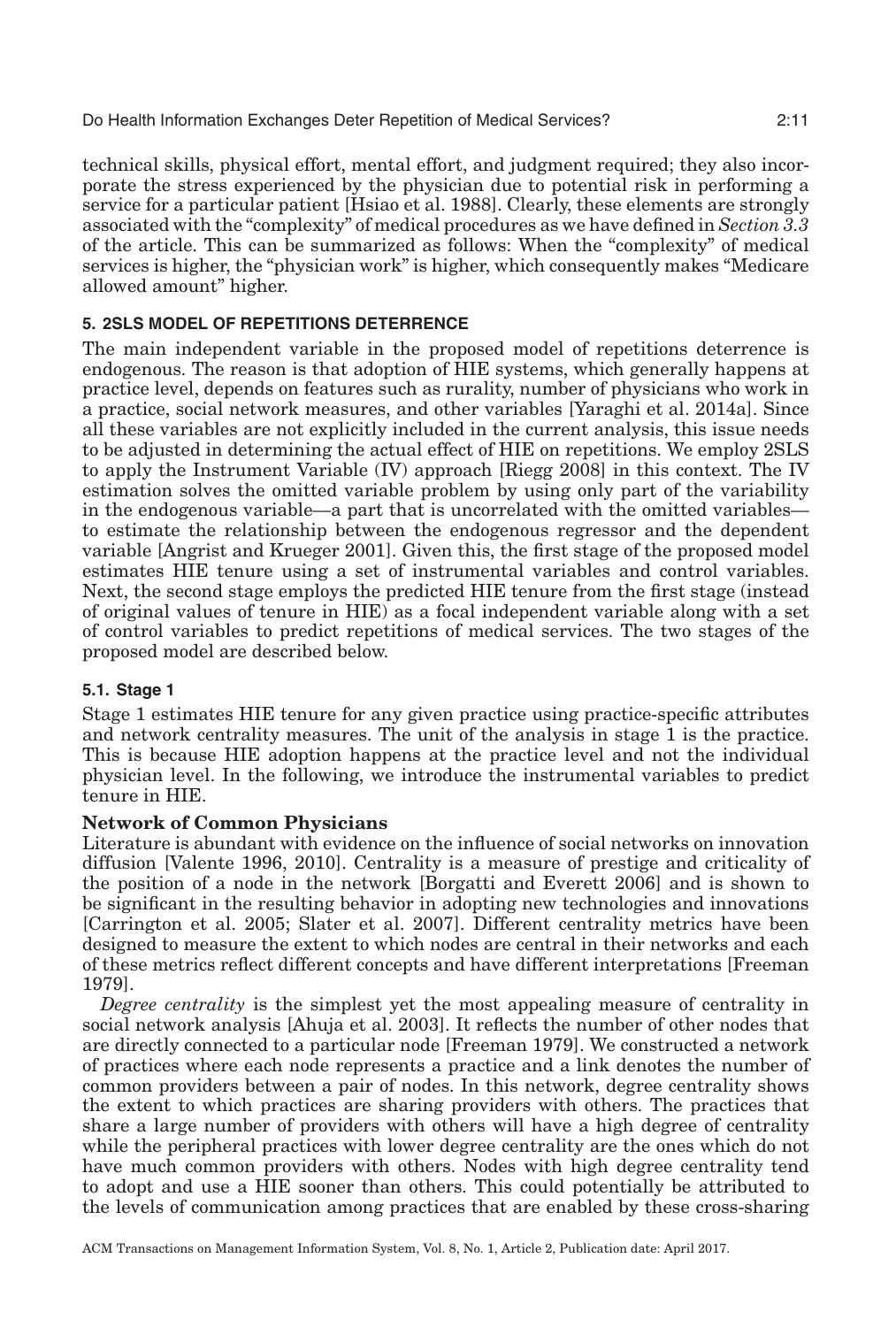providers. The benefits and the value of HIE for a practice that is connected with multiple practices—whether they participate in the system or not—is more significant than the value of HIE for a single practice. In fact, accessing and integrating medical data becomes more complex when physicians work in multiple practices. Therefore, the value and benefits HIE can bring to physicians working in multiple practices is more than the value for other less connected physicians. So we postulate that degree centrality in the network of common physicians is a significant factor in predicting tenure in HIE.

# **Electronic Prescribing**

Electronic prescribing is a way that allows prescribers (doctors or other healthcare providers who are legally allowed to write prescriptions) to send patients' prescriptions electronically and directly to pharmacies. Electronic prescribing makes flow of patients' information more efficient across the continuum of care. To completely realize the value of HIE in the healthcare system, it is essential for pharmacists to involve in exchanging patients' clinical information with physicians. Electronic prescribing facilitates pharmacist participation in HIEs by developing effective and efficient patients' information flow.

Given this, those who already have adopted electronic prescribing can benefit from HIE better. Therefore, we postulate that those who adopt electronic prescribing are more encouraged to adopt HIE than others. In fact, Office of the National Coordinator also employs this association to encourage electronic prescriptions [\[Banks and Galvez](#page-22-5) [2012\]](#page-22-5).

### **Electronic Health Records**

EHR is an electronic version of a patient's medical history, which is maintained by the provider over time and may include all the key clinical information pertaining to the patient. HEALTHeLINK provides two channels of access to the patient records: EHR and Virtual Health Records (VHR). If the provider has an EHR that is interfaced to HEALTHeLINK, then the patients' data in the HIE will be automatically delivered and attached to the existing patients' medical records in the HER. However, if such an EHR with a HIE interface does not exist, then the provider can download patients' records through a portal of the HIE called VHR. Clearly, EHR is not required to use the HIE; however, using VHR requires more labor and time in data retrieval. Therefore, given the convenience of EHR, we argue that practices with EHR are encouraged to adopt and use the HIE more than those without it.

In the following, we provide theoretical justification for why we included EHR as an instrument. The EHR systems have been implemented in the U.S healthcare systems with the intention of improving the quality of care through the Meaningful Use program [CMS 2016]. Certainly, these EHR systems bring some benefits to the healthcare systems. However, while almost all of the medical providers in the U.S. have now adopted an EHR system, the intended goals of the Meaningful Use program in terms of reducing repetitions or increasing quality through implementing EHRs have not been fully achieved [\[HealthAffairs 2015\]](#page-24-15).

To have an impact on reducing the medical repetitions, the mere adoption of EHRs may not be enough. EHRs will have a much larger impact as their usage levels by clinicians increase, yet. this remains a major challenge. Poissant et al. [2005] and Goetz et al. [2012] conducted surveys and interviews with clinicians and administrative staff to examine the level of EHR usage, its benefits, and challenges in small practices. While the interviewees reported increased efficiency as a result of the EHR adoption, they also indicated that there are significant barriers and difficulties in EHR utilization such as lack of knowledge of EHR function. Holroyd-Leduc et al. [2011] systematically reviewed the literature about the impact of the EHR systems to understand the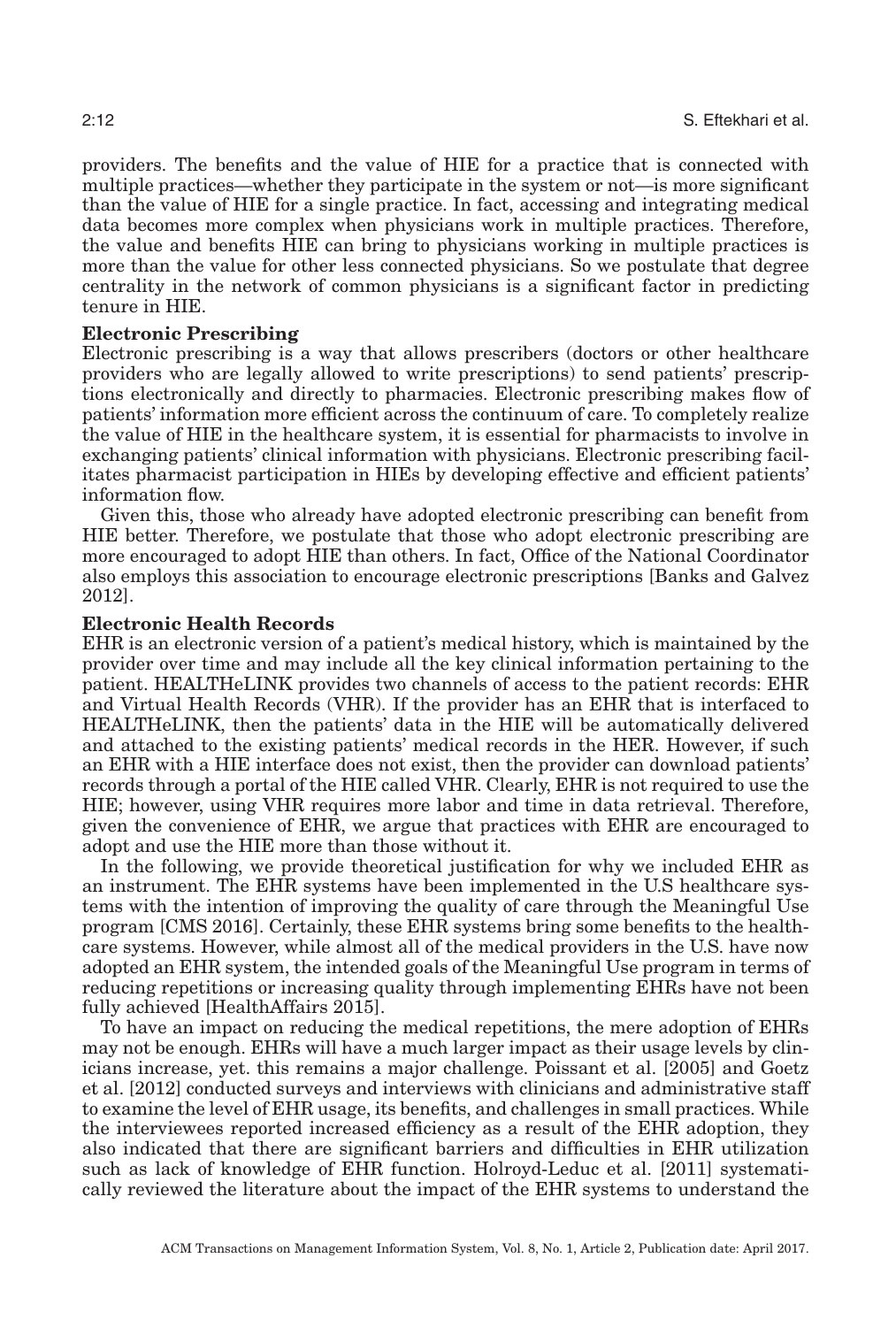potential benefits and limitations of the EHRs for primary care practices. They found that while EHRs bring structural benefits, the impact on clinical outcomes is not evident. Similarly, Nguyen et al. [2014] conducted a systematic literature review and found a mix of evidence-based positive and negative impacts of EHRs across different evaluation dimensions.

Moreover, there is considerable anecdotal evidence provided by physicians and healthcare providers that, in general, the EHR systems are not as effective as they were expected to be [\[Campbell 2016\]](#page-23-18). While EHR is supposed to help physicians, physicians themselves do not believe that it is helping them that much. They believe that EHR is primarily used for billing documentations rather than for medical purposes, which was its original goal. In addition, some members of the U.S Senate Committee on Health, Education, Labor and Pension blasted the EHR systems and claimed that doctors say that EHR systems disrupt workflow and interrupt the doctor-patient relationships and, therefore, that EHR is not worth the effort [\[HealthcareITNews 2015\]](#page-24-16). Given the above explanations, we argue that, in practice, the efficiency of EHR is still inconclusive and there is not enough empirical evidence that EHR could reduce the repetition of medical procedures.

Moreover, even if EHR could reduce the repetition of medical procedures, its impact would not be as substantial as the impact of HIE. The main contention of this article is that HIE reduces repetition as it provides physicians comprehensive information about a patient' medical history from all points of care. Having access to this comprehensive source of information enables a physician to avoid unnecessary and redundant tests. On the other hand, the main function of EHRs is to make a patient's information electronically available inside a specific clinical practice. This information is available to the healthcare providers for that practice even without being electronic. In this sense, EHR on its own is very unlikely to reduce repetitions, because it only allows a physician to have access to a patient's medical information that belongs to the same practice. Therefore, while EHRs provides information from the same place, HIE provides the comprehensive medical information of a patient from other points of care as well.

Since we have defined HIE as a count variable, we apply a generalized regression model to predict it. We employ the procedure *Proc Genmod* in Statistical Analysis System (SAS) Software, assuming that the dependent variable is a count variable with a negative binomial distribution  $HIE \approx Negbin(hie, k)$ . In this distribution, *k* is the dispersion parameter and *hie* is the mean of HIE. The stage 1 model is as follows:

$$
Log(HIE) = \alpha_1 + \beta_1 NOP + \beta_2 Urb + \beta_3 EHR + \beta_4 PQRS + \beta_5 ERX + \beta_6 Deg_Cnt + err_1.
$$
 (1)

### **5.2. Stage 2**

Stage 2 predicts the repetition of medical services using the predicted HIE tenure from stage 1 as the focal independent variable and a set of control variables. The unit of the analysis in stage 2 is the physician. In this stage, we only consider those physicians who work in one practice. The dependent variable is the repetition ratio  $RP_{ii}$ , which is defined as follows. Consider any medical service *j*. If *j* is performed  $n_1$  times by provider *i* for  $n_2$  patients, then the RP<sub>*ij*</sub> for this service is defined as( $n_1 - n_2$ )/ $n_1$ . The data for this computation are derived from the source MPUP. Based on the discussion in Section 3, the control variable *complexity* is measured by the physician-specific attribute AMA. Besides this, the other control variables are *NOP, Urb, PQR, Exp*, and *gender*. The complete 2SLS model of repetitions deterrence is presented in Figure [2.](#page-13-0)

Every single physician performs many different types of medical procedures. The repetition of such procedures may in part be affected by the individual characteristics of the physician who performs them. Thus, repetitions of the medical procedures that are all conducted by the same physician are not completely independent from each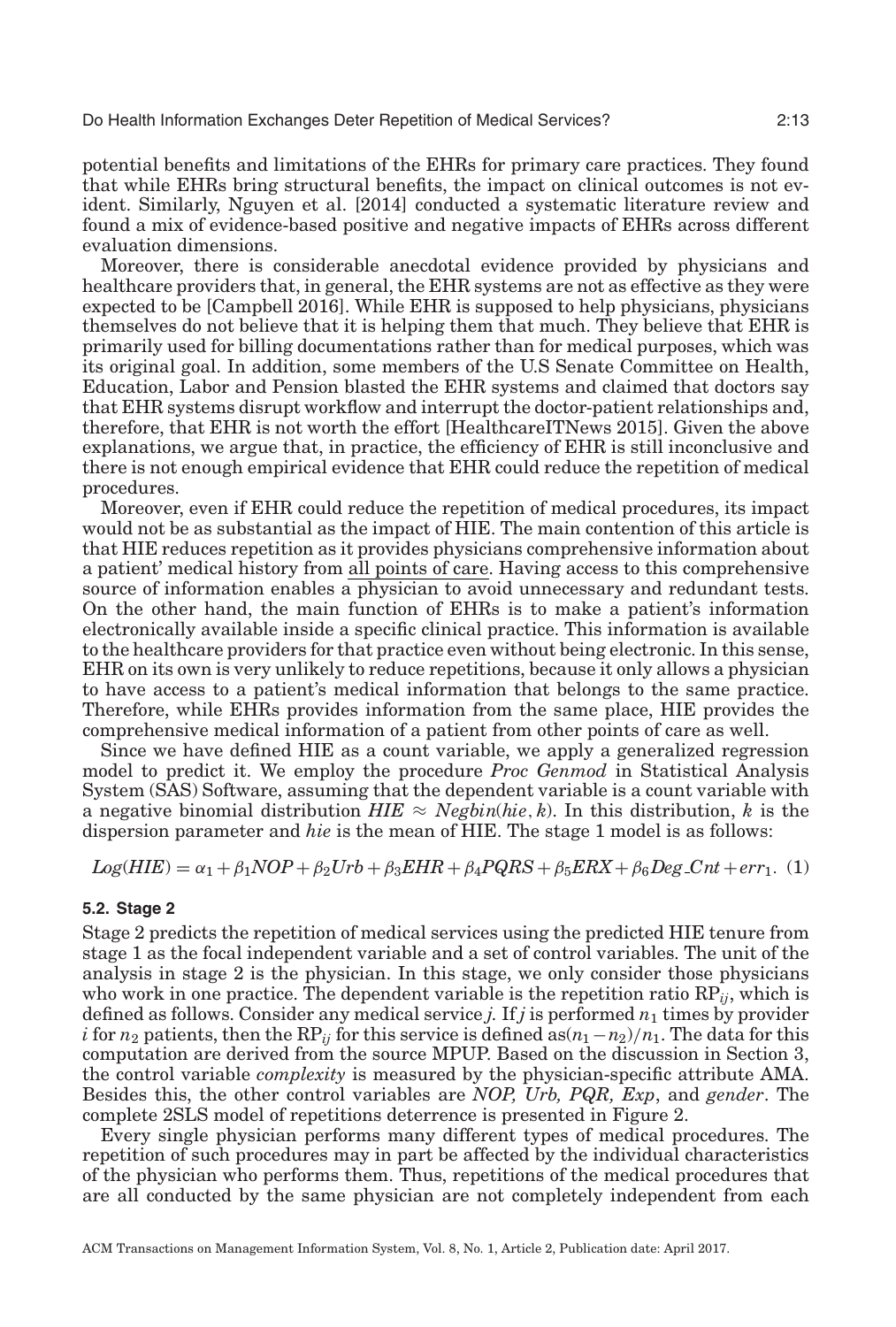<span id="page-13-0"></span>

Fig. 2. Structural model of repetitions deterrence (dotted arrow shows that predicted values of HIE tenure is used to predict Repetition).

other and are rather affected by the unobserved characteristics of the same performing physician. This implies that observations are correlated at the physician level, and thus the independency assumption of the classic Ordinary Least Squares (OLS) models is violated. Hierarchical models, also known as multilevel models or nested models, can address problems caused by this situation [\[Osborne 2000\]](#page-25-15). For modelling multilevel structured data, hierarchical modelling outperforms classical regression in terms of predictive accuracy [\[Gelman 2012\]](#page-24-17). The units of analysis are usually individuals (lower level) who are nested within aggregated units (higher level). Thus, we develop a twolevel model, in which medical services are nested within physicians.

The model for testing the hypothesis H1, is given in Equations (2.a.1) and (2.a.2), which represent the procedure level and the provider level, respectively. The provider identifier is  $i = 1, \ldots, I$  and the procedure identifier is  $j = 1, \ldots, J$ ,

$$
\begin{cases}\nLog \left(0.01 + \frac{RP_{ij}}{1 - RP_{ij}}\right) = \alpha_{2i} + \gamma_1 HIE_i + \gamma_2 NOP_i + \gamma_3 Urb_i + \gamma_4 PQRS_i \\
+\gamma_5 EXP_i + \gamma_6 gender_i + \gamma_7 complexity_{ij} + err_{ij} \\
\alpha_{2i} = \alpha_2 + u_i\n\end{cases}
$$
\n(2.a.1)

By replacing Equation (2.a.2) in Equation (2.a.1), the model can be equally written in the mixed format as Equation (2.a),

$$
Log\left(0.01 + \frac{RP_{ij}}{1 - RP_{ij}}\right) = \alpha_2 + \gamma_1 HIE_i + \gamma_2 NOP_i + \gamma_3 Urb_i + \gamma_4 PQRS_i + \gamma_5 EXP_i
$$
  
+  $\gamma_6 gender_i + \gamma_7 complexity_{ij} + u_i + err_{ij}.$  (2.a)

Next, to test the hypotheses H2 and H3, two interaction terms, "PQRS  $\times$  HIE" and "Complexity  $\times$  HIE," in addition to other terms are needed. Similarly, the specification of this model is according to Equations  $(2.b.1)$  and  $(2.b.2)$ , which can be equally written as Equation (2.b). In detail,  $U_i$  in Equation (2.a)  $(u'_i$  in Equation (2.b)) indicates that the intercept varies across the providers. This allows us to consider that the volume of the repetition of the procedures that are performed by the same provider are likely to be similar to each other. We estimate models (2.a) and (2.b) to test our hypotheses,

$$
\begin{cases}\nLog(0.01 + \frac{RP_{ij}}{1 - RP_{ij}}) = \alpha'_{2i} + \gamma'_1 HIE_i + \gamma'_2 NOP_i + \gamma'_3 Urb_i + \gamma'_4 PQRS_i + \gamma'_5 EXP_i + \gamma'_6 gender_i \\
+ \gamma'_7 complexity_{ij} + \gamma'_8 (complexity_{ij} * HIE_i) + \gamma'_9 (PQRS_i * HIE_i) + err'_{ij} \n\end{cases} (2.b.1)
$$
\n
$$
\alpha'_{2i} = \alpha'_{2} + u'_{i}
$$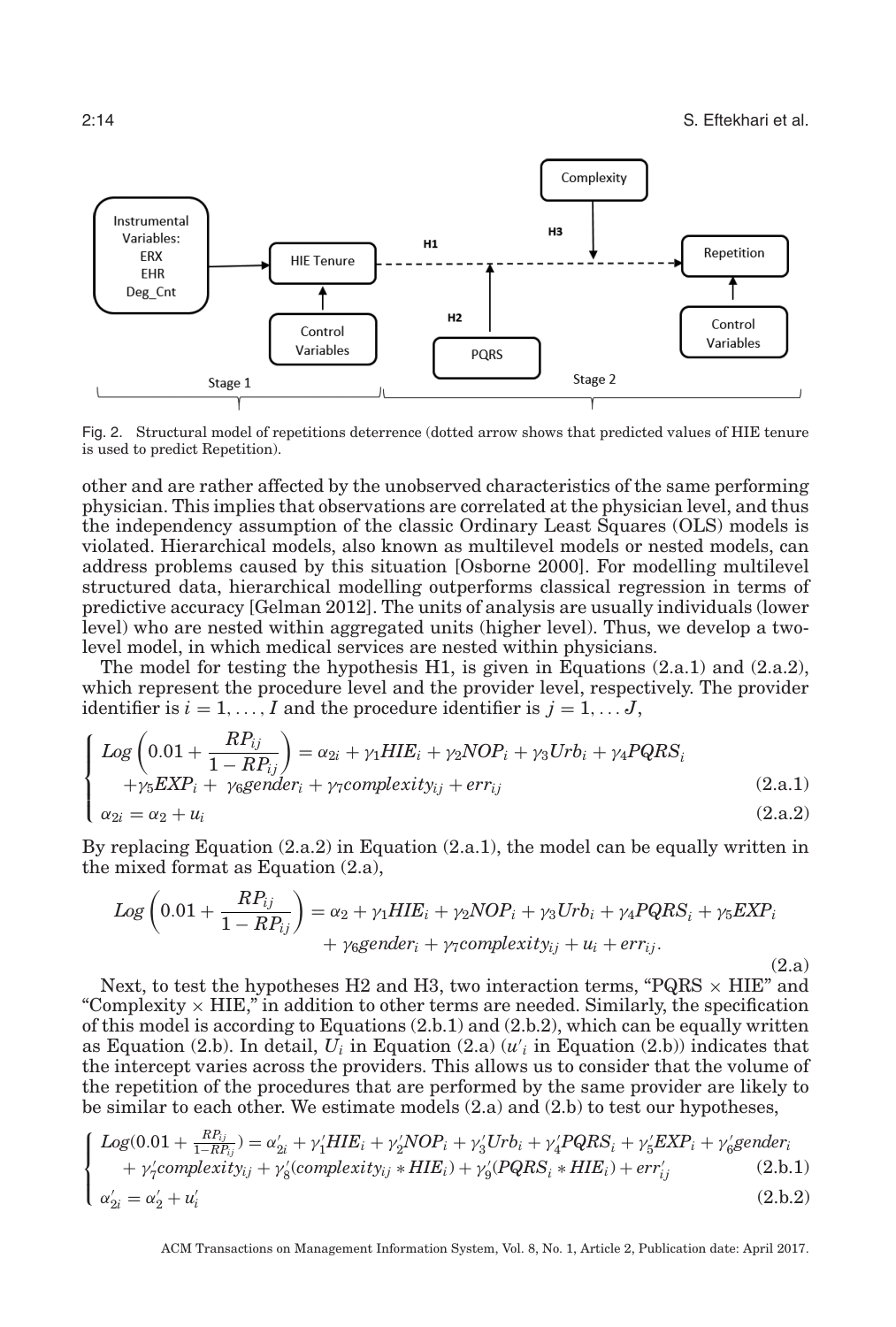Do Health Information Exchanges Deter Repetition of Medical Services? 2:15

$$
Log\left(0.01 + \frac{RP_{ij}}{1 - RP_{ij}}\right) = \alpha'_2 + \gamma'_1 HIE_i + \gamma'_2 NOP_i + \gamma'_3 Urb_i + \gamma'_4 PQRS_i + \gamma'_5 EXP_i
$$
  
+  $\gamma'_6 gender_i + \gamma'_7 complexity_{ij} + \gamma'_8 (complexity_{ij} * HIE_i) + \gamma'_9 (PQRS_i * HIE_i) + u'_i + err'_{ij}.$   
(2.b)

As our models show, the dependent variable  $RP_{ij}$  is transformed with a logit function. The reason is that  $RP_{ij}$  is a ratio variable, and this violates one of the assumptions of general linear models that the dependent variable is continuous. In regression analyses, data transformation is applied such that the data meet the assumption of the statistical procedure [\[Nelder and Baker 1972\]](#page-24-18). In order to get a variable with appropriate range for the proposed method of analysis, we use the Logit function to expand the range of this variable. *Logit* link function transforms our dependent variable to a fairly wide range of both positive and negative values.

### **6. CLASSIFICATION OF MEDICAL SERVICES**

The merging of the CMS datasets HPUP and PC with the HLINK dataset yielded a total of 1,358 medical procedures rendered by the providers in western New York in 2012. While it is theoretically possible to analyze the effect of HIE tenure on repetitions of each procedure individually, four important considerations necessitated a restriction and classification of these procedures as follows.

First, analyzing services individually will yield neither a focused view on the impact of HIE on repetitions of each service (due to limited number of observations for certain services) nor a comprehensive view of the impact in the overall scheme medical services (due to the large number of services). Even though individual service-level analysis is feasible, it will result in a very large array of model results that will create a significant cognitive load and yield little policy and management insights. Therefore, it was necessary to classify medical services into meaningful clusters and analyze the impact of HIE on repetitions at a cluster level that can be both clinically and managerially interpreted with policy implications.

Second, since the objective of this research is to examine the effect of HIE on a physician's decision to repeat a service, it is imperative to consider only those medical services that are ordered and performed by the same physician. In consultation with medical experts, we eliminated a set of services that are recognized as being performed by multiple providers at different facilities. We denote these as Facilities services. For instance, services designated as "Lab Tests" are eliminated, because they are ordered by a physician while performed by another physician at a lab. In addition, we used the location of a service to determine if it is ordered and performed by the same provider.

The medical procedures that are performed in facilities are most often those that have been ordered by other physicians outside of the facility. The performing physician does not have any discretion on whether to perform the ordered procedures. HIE makes a difference at the point on which physicians make a decision about re-ordering a procedure, and, after the decision has been made, HIE will no longer play a role. There are instances in which the ordering and performing doctor are both within the same facility. However, since the Medicare claims data do not distinguish between ordering and performing doctors, we cannot know whether the procedures that are performed in the facility were also ordered in the facility or not. To make sure that our results do not suffer from this limitation, we remove such ambiguous observations from our analysis. We selected only those medical procedures that are ordered and performed by the same physician in the physician's office. We denote these as Office services.

Third, repetitions of not all medical services can be avoided by HIE use; in fact, HIE could have different impacts on the repetitions of different classes of services. To have medically interpretable results, the medical experts classified the procedures into two clusters based on the followings conceptual clinical themes: *Diagnostic* and *Therapeu-*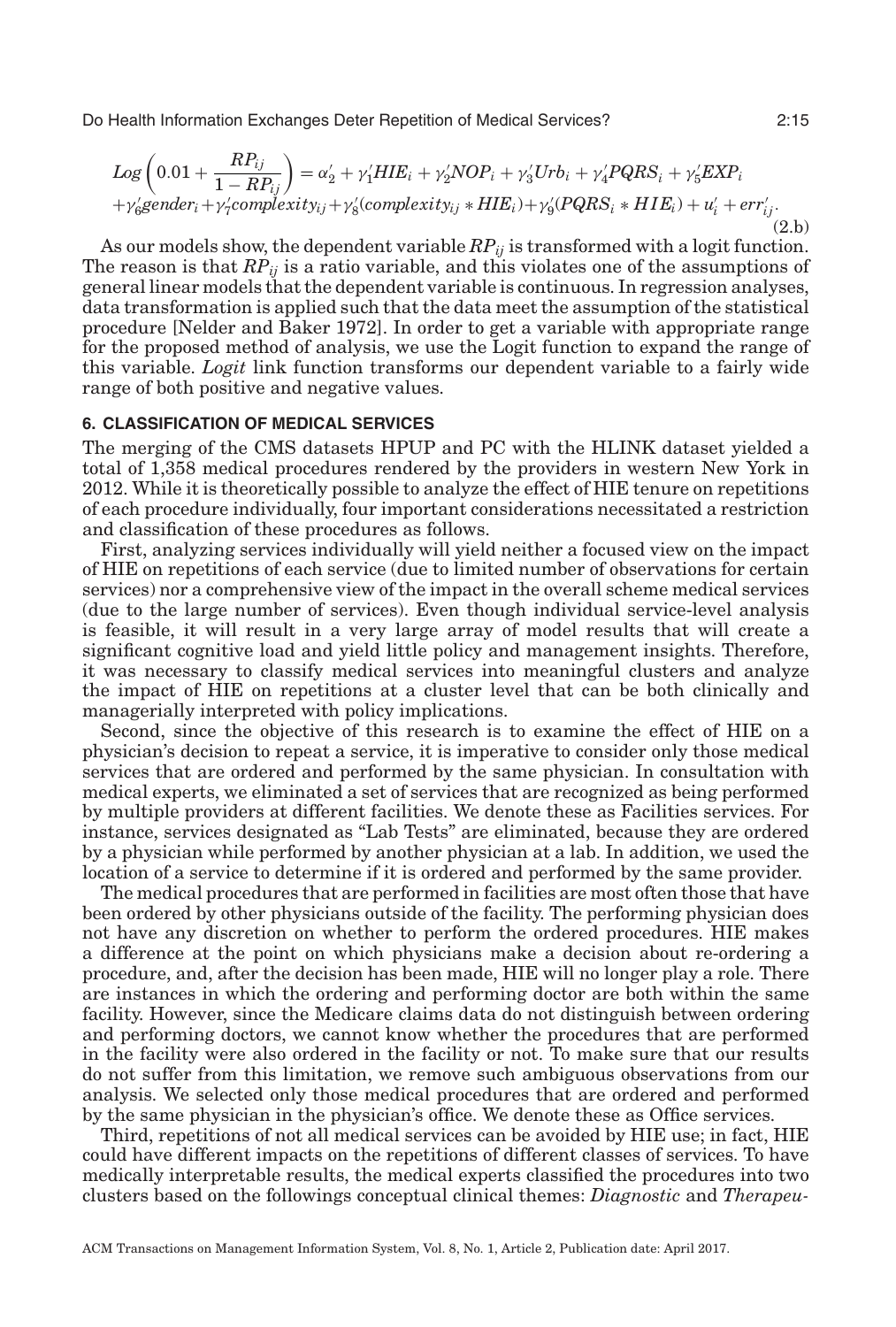*tic*. While these themes are commonly well understood, the following definitions from the Department of Health and Human Services [DHHS 2015] clearly enunciate the difference between them:

Diagnostic procedures are tests that a doctor uses to help diagnose a person's medical problem or to measure the severity of the problem. The results of diagnostic procedures also help a doctor or other health professional to plan the best course of treatment. For example, Electrographs, a graph made by measuring electrical activity within the body, is a diagnostic test.

Therapeutic procedures are treatments that a doctor or other health professional uses to help, improve, cure or restore function to a person. This may be to repair the effects of injury, disease or congenital malfunctions (birth defects); such as: physical therapies and radiation therapies.

As explained earlier, since we analyze the impact of HIE in the office settings, we expect the HIE adoption to only reduce the repetitions of therapeutic procedures and to not have any effect on the repetition of the diagnostic procedures. A major bulk of the medical data available in the HEALTHeLINK platform pertains to therapeutic procedures. The quantum of data on diagnostic procedures is comparatively limited, because diagnostic data on office-run procedures are rarely pushed to the system by the physicians. Even if the data of previous diagnostic procedures are available on the HIE system, since medical decisions are less time sensitive in the office settings than in the ED settings, physicians prefer to have access to the results of most recent diagnostic procedures and thus they tend to repeat the diagnostic procedures in order to enhance the quality of their medical decisions. This distinction between the type of the medical procedures allows us to conduct a falsification test by examining the impact of HIE on the repetitions of both types of medical procedures. We expect HIE to not only reduce repetitions of therapeutic procedures but also have no effect on the repetition of diagnostic procedures conducted at physician offices.

Fourth, it is necessary to restrict the set of procedures in consideration to only those that were performed by both members and non-members of the HIE for a comparative assessment of the impact of HIE on repetitions deterrence.

Putting it all together, we organized and classified the 1,358 procedures as follows: First, we restricted this set to those performed by both members and non-members of HIE. This resulted in 603 services. Next, the medical experts classified this set into 122 Diagnostic, 149 Therapeutic, and 332 Exclusion procedures. These 332 medical procedures are excluded only because they are being performed by one medical provider as an order of another provider. In our dataset, we can only identify the performing provider of each procedure. For example, consider a primary care physician who orders a blood test that is then performed by a pathologist at a laboratory. Our dataset only identifies the pathologist who performed the test and does not reveal the primary care physician who initially made the decision to order the test. The main objective of the article is to examine the impact of HIE on physicians' decision in redoing medical procedures, and thus, in cases where we do not know about the physician who made the decision to order a procedure, the limitation of our data will not allow us to conduct a meaningful analysis. Because of this data limitation, we consider only those procedures for which the ordering-provider and the performing-provider are the same. An EKG test performed at the physician's office is an example of the procedures that their ordering and performing physicians are the same. The 332 procedures that were excluded are those that we were not sure if their ordering and performing physicians are the same. Thus, removing such services from the analysis does not lead to a selection bias simply because they were not appropriate to be included in the study at the first place. Finally,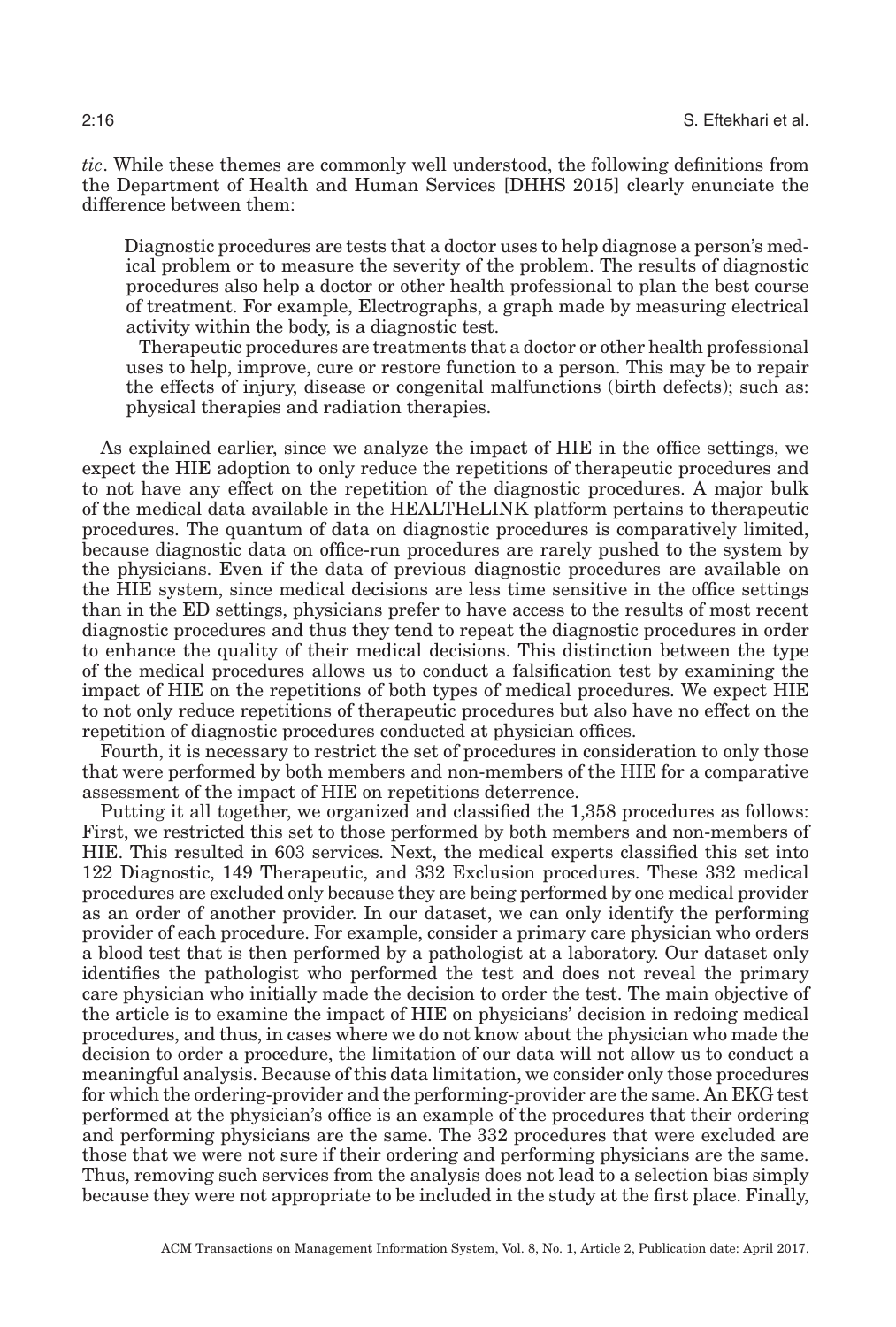<span id="page-16-0"></span>

| Year                   |              | 2012         | 2013         |              |  |  |
|------------------------|--------------|--------------|--------------|--------------|--|--|
|                        | Diagnostic   | Therapeutic  | Diagnostic   | Therapeutic  |  |  |
| Mean of RP (STD)       | 0.136(0.203) | 0.271(0.338) | 0.120(0.174) | 0.307(0.345) |  |  |
| Number of observations | 2614         | 3945         | 2170         | 3103         |  |  |

Table III. Descriptive Statistics of RP values

Table IV. Descriptive Statistic and Correlation Matrix of Variables Used in the Stage 1 Model

<span id="page-16-1"></span>

|            | Mean (STD)     | <b>HIE</b> | <b>NOP</b> | Urb        | EHR       | PQRS      | <b>ERX</b> |
|------------|----------------|------------|------------|------------|-----------|-----------|------------|
| HIE        | 3.269(8.465)   |            |            |            |           |           |            |
| <b>NOP</b> | 8.923 (30.315) | 0.000      |            |            |           |           |            |
| Urb        | 0.829(0.360)   | 0.012      | $-0.048$   |            |           |           |            |
| EHR        | 0.368(0.483)   | $0.167**$  | $0.178**$  | 0.022      |           |           |            |
| PQRS       | 0.407(0.491)   | $0.270**$  | $0.180**$  | $-0.006$   | $0.363**$ |           |            |
| ERX        | 0.320(0.467)   | $0.231**$  | $0.197**$  | $-0.091**$ | $0.490**$ | $0.435**$ |            |
| $Deg_Cnt$  | 1.452 (4.626)  | $0.061*$   | $0.794**$  | $-0.040$   | $0.147**$ | $0.192**$ | $0.202**$  |

∗∗: *P*\_value <0.01, ∗: *P*\_value: <0.05.

Table V. Descriptive Statistics and Correlation Matrix of Variables Used in Stage 2 (Diagnostic Cluster)

|                 | Mean (STD)      | DV         | HIE        | <b>NOP</b> | PQRS       | Urb       | <b>EXP</b> | Gender     |
|-----------------|-----------------|------------|------------|------------|------------|-----------|------------|------------|
| DV <sup>1</sup> | $-2.660(1.780)$ |            |            |            |            |           |            |            |
| <b>HIE</b>      | 5.878 (9.713)   | $-0.017$   |            |            |            |           |            |            |
| <b>NOP</b>      | 48.220 (93.499) | $-0.066**$ | $-0.104**$ |            |            |           |            |            |
| PQRS            | 0.697(0.460)    | $-0.023$   | $0.290**$  | $0.247**$  |            |           |            |            |
| Urb             | 0.776(0.340)    | $-0.012$   | $-0.004$   | $-0.200**$ | $-0.083**$ |           |            |            |
| <b>EXP</b>      | 23.676 (10.934) | $0.065**$  | $0.098**$  | $-0.006$   | $-0.004$   | $-0.029$  |            |            |
| Gender          | 0.264(0.441)    | $-0.154**$ | $-0.019$   | $0.04*$    | $-0.054**$ | $0.062**$ | $-0.304**$ |            |
| complexity      | 65.447 (72.635) | $-0.038$   | $-0.009$   | $-0.062**$ | 0.029      | $0.070**$ | 0.018      | $-0.084**$ |

∗∗: *P\_value* <0.01, ∗: *P\_value* <0.05.

1: Transformed Dependent variable in stage 2.

the experts organized the Diagnostic set into 110 Office and 12 Facilities procedures and the Therapeutic set into 97 Office and 52 Facilities procedures. Only the office procedures are considered in this study. The 2SLS models (2.a) and (2.b) have been tested for 2012 and 2013 with the Diagnostic and Therapeutic clusters separately. The total number of observations in each cluster in the respective years 2012 and 2013 are shown in Table [III.](#page-16-0)

## **7. RESULTS**

Descriptive statistic and correlation matrix of variables used in stage 1 and stage 2 model are presented in [Tables IV–](#page-16-1)[VI.](#page-17-0) These values are based on the data of 2012 and the result are similar for 2013. We test for multicollinearity among the independent variables in all the models. This is done by calculating the Variance Inflation Factor (VIF) for all the independent variables excluding the interaction terms. In all the models, the VIF values of all of the predictors are all well below the threshold 5. Thus, multicollinearity should not be an issue [\[Mason and Perreault Jr 1991;](#page-24-19) [Neter](#page-24-20) [et al. 1989\]](#page-24-20). To calculate VIFs, we exclude interaction terms following the suggestion of Allison [2012]. Table [VII](#page-17-1) shows the estimation results of the stage 1 model for 2012 and 2013, respectively. The variable PQRS and two of instrumental variables, Deg\_Cnt and ERX, are significant in predicting HIE in both 2012 and 2013. The correspondence between the results of the two years shows that 2013 results provide a validity check for those of 2012. Furthermore, 2013 involves more observations than 2012, since the number of HIE participants has increased from 2012 due to new HIE adopters. In this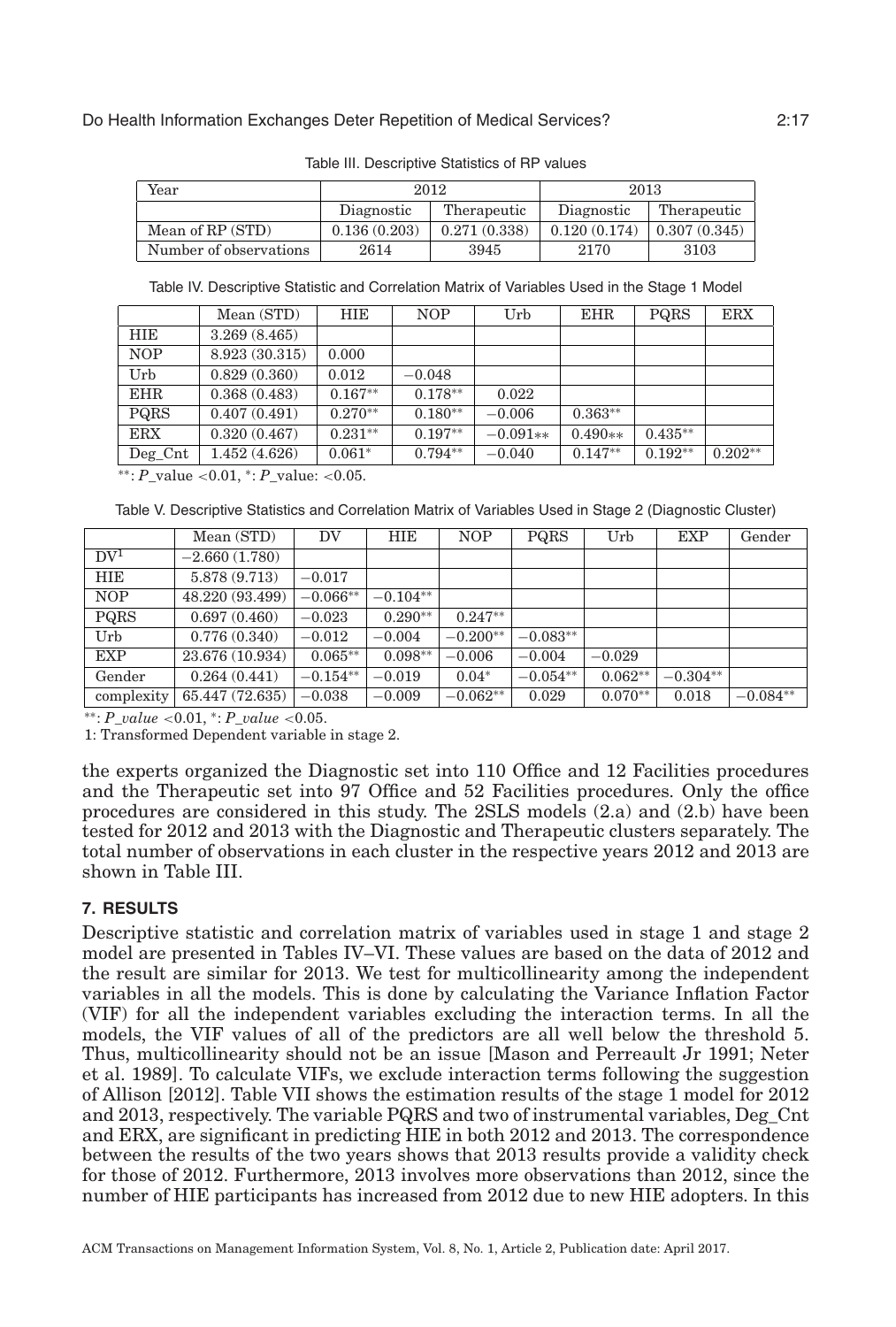<span id="page-17-0"></span>

|            | Mean (STD)       | DV         | HIE        | <b>NOP</b> | PQRS       | Urb       | <b>EXP</b> | Gender     |
|------------|------------------|------------|------------|------------|------------|-----------|------------|------------|
| DV         | $-2.038(2.610)$  |            |            |            |            |           |            |            |
| <b>HIE</b> | 5.732(10.101)    | $-0.207**$ |            |            |            |           |            |            |
| <b>NOP</b> | 58.959 (108.646) | $-0.190**$ | $-0.136**$ |            |            |           |            |            |
| PQRS       | 0.712(0.453)     | $-0.238**$ | $0.332**$  | $0.285**$  |            |           |            |            |
| Urb        | 0.753(0.354)     | $0.060**$  | 0.019      | $-0.220**$ | $-0.050**$ |           |            |            |
| <b>EXP</b> | 22.353 (10.900)  | $-0.108**$ | $0.121**$  | $-0.004$   | $-0.003$   | 0.022     |            |            |
| Gender     | 0.322(0.487)     | $-0.047**$ | $-0.003$   | $0.065**$  | 0.010      | $-0.038*$ | $-0.300**$ |            |
| complexity | 43.234 (89.044)  | $0.072**$  | $-0.041**$ | $-0.052**$ | $-0.023**$ | $0.064**$ | $0.022**$  | $-0.070**$ |

Table VI. Descriptive Statistics and Correlation Matrix of Variables Used in Stage 2 (Therapeutic Cluster)

<span id="page-17-1"></span>∗∗: *P\_value* <0.01, ∗: *P\_value* <0.05.

Table VII. Maximum Likelihood Parameter Estimates of Stage 1

| Parameter                                  | Estimate (STD), 2012 | Estimate (STD), 2013 |
|--------------------------------------------|----------------------|----------------------|
| Intercept                                  | $-0.003(0.370)$      | 0.586(0.364)         |
| <b>NOP</b>                                 | $-0.036*(0.015)$     | $-0.036*(0.015)$     |
| Urb                                        | 0.095(0.376)         | 0.082(0.367)         |
| <b>EHR</b>                                 | 0.156(0.339)         | 0.124(0.325)         |
| PQRS                                       | $1.220**$ $(0.314)$  | $1.162**$ $(0.302)$  |
| <b>ERX</b>                                 | $0.661* (0.338)$     | $0.715*(0.323)$      |
| $Deg_Cnt$                                  | $0.181* (0.079)$     | $0.168*(0.077)$      |
| Dispersion parameter                       | 17.760 (1.553)       | 17.298 (1.385)       |
| Pearson chi-square (Value/Df) <sup>1</sup> | 0.732                | 0.571                |
| Number of observations                     | 1051                 | 1066                 |

∗∗: *P*\_value <0.01, ∗: *P*\_value: <0.05.

1: The model fits reasonably well when the goodness-of-fit chi-squared test is not statistically significant.

context, it is also important to recognize that those who participated in HIE in 2012 would have become more adept in using HIE in 2013. In sum, the 2013 results yield a robustness check for the model.

Sargan's test checks the validity of our assumption that instrumental variables that are excluded from the main regression are uncorrelated with the residuals. The Sargan's test statistic is  $N \times R^2$ , where *N* is the number of observations and  $R^2$  is the coefficient of determination from the OLS regression of the residuals onto the set of all variables (independent variable, control variables, and instrumental variables) except the endogenous one. Under the null hypothesis,  $R^2$  should be very small. The statistic  $N \times R^2$  will be asymptotically chi-squared with *K* degrees of freedom, where *K* is the number of endogenous variables minus the number of instrumental variables. Rejection of the null hypothesis indicates that at least one of the instruments is not valid.

We performed Sargan's test. Our results show that *<sup>R</sup>*<sup>2</sup> is very small (∼0.001). This implies that the instrumental variables cannot adequately explain the residuals, and thus instrumental variables are not correlated with the residuals. However, as *N* is a large number, the test statistic  $N \times R^2$  also becomes a large number  $(0.01 \times 3921 =$ 39.21), which leads to rejection of the null. However, prior literature mentions that the test will have a very high probability of false rejection as the number of the observations increases [\[Westgard et al. 1977\]](#page-25-16). The critical value for the chi-square  $(df = 2, alpha = 1)$ 0.05) equals 5.991. If  $N \times R^2$  is larger than the critical value 5.991, then the null hypothesis will be rejected. In our case, the null hypothesis will be rejected if  $N \times R^2$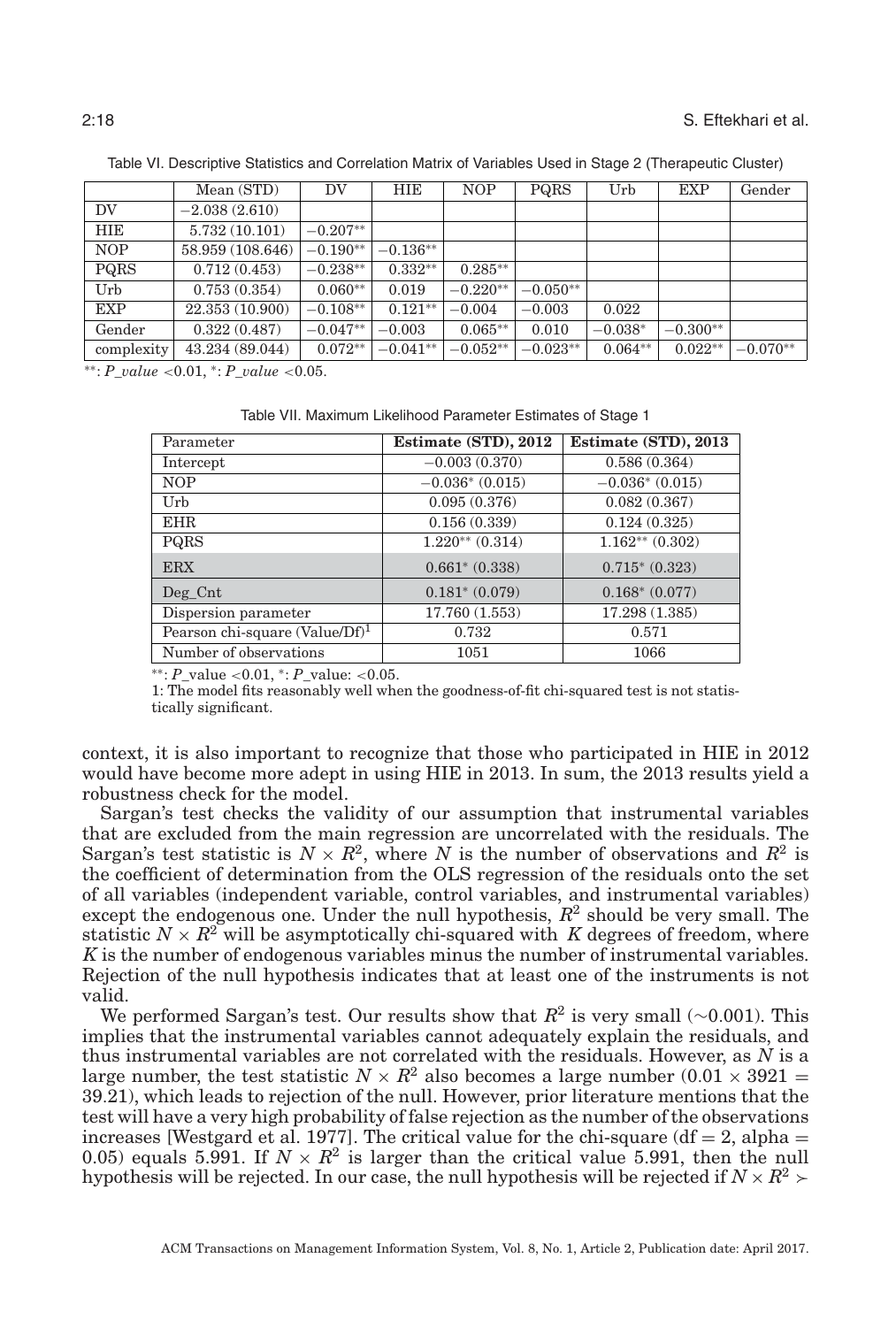|                              |                    | Model $(2.a)$                      | Model(2.b)                         |                     |  |  |
|------------------------------|--------------------|------------------------------------|------------------------------------|---------------------|--|--|
|                              |                    | <b>Estimation (Standard Error)</b> | <b>Estimation (Standard Error)</b> |                     |  |  |
| Effect                       | Diagnostic         | Therapeutic                        | Diagnostic                         | Therapeutic         |  |  |
| Intercept                    | $-2.555**$ (0.118) | $-0.144(0.112)$                    | $-2.537**$ (0.191)                 | $1.801**$ $(0.165)$ |  |  |
| Exp                          | 0.004(0.003)       | $-0.029**$ (0.003)                 | 0.004(0.003)                       | $-0.027**$ (0.003)  |  |  |
| Gender                       | $-0.583**$ (0.062) | $-0.488**$ (0.065)                 | $-0.586**$ (0.062)                 | $-0.447**$ (0.063)  |  |  |
| <b>NOP</b>                   | $-0.001*(0.000)$   | $-0.005**$ (0.000)                 | $-0.001*(0.000)$                   | $-0.005**$ (0.000)  |  |  |
| Urb                          | 0.012(0.082)       | 0.132(0.087)                       | 0.013(0.082)                       | 0.085(0.085)        |  |  |
| PQRS                         | 0.055(0.065)       | $-0.456**$ (0.074)                 | 0.033(0.162)                       | $-2.428**$ (0.159)  |  |  |
| <b>HIE</b>                   | $-0.009**$ (0.003) | $-0.070**$ (0.004)                 | $-0.018(0.112)$                    | $-1.543**$ (0.112)  |  |  |
| Complexity                   | $-0.002**$ (0.000) | $-0.001**$ (0.000)                 | $-0.002**$ (0.000)                 | $-0.002**$ (0.000)  |  |  |
| $HIE \times Complexity$      |                    |                                    | 0.000(0.000)                       | 0.000(0.000)        |  |  |
| $HIE \times PQRS$            |                    |                                    | 0.010(0.112)                       | $1.472**$ $(0.112)$ |  |  |
| physician level $R^2$        | 0.052              | 0.141                              | 0.053                              | 0.189               |  |  |
| Service level $\mathbb{R}^2$ | 0.017              | 0.015                              | 0.017                              | 0.013               |  |  |
| Number of observations       | 2604               | 3921                               | 2604                               | 3921                |  |  |

Table VIII. Estimation Results of Stage 2 for the Year 2012

∗∗: *P*\_value <0.01, ∗: *P*\_value <0.05.

*Chi* – *Square*(df = 2 and alpha = 0.05)  $\frac{yields}{r}$  3921 ×  $R^2 > 5.991$   $\frac{yields}{r}$   $R^2 > 0.0015$ . Thus, with sample size,  $n = 3921$ , as long as  $R^2$  is larger than 0.0015, the null hypothesis would be still rejected. Since the initial  $R^2$  is extremely small, we believe that Sergan's test does not produce favorable results only because we have a very large sample and not because of s poor choice of IV. In other words, as described in the prior literature, in our context, due to the large sample size, Sargan's test leads to a false positive.

The stage 2 analysis has been carried out as follows. We had 2 years of data [2012, 2013], two clusters of medical services (Diagnostic, Therapeutic), and two estimation models (Equations  $(2.a)$  and  $(2.b)$ ). This yields eight combinations of (year, cluster, model). The complete set of results is summarized in Tables VIII and IX. Note that as in stage 1, the stage 2 analysis for 2013 is used as a validity and robustness check for the results obtained from 2012. The models fits reasonably well, because the goodnessof-fit likelihood ratio test are statistically significant. Similarly to  $R<sup>2</sup>$  in single level regression, physician level  $R^2$  and service level  $R^2$  represent the explained variance by the explanatory variables in each level [\[Raudenbush and Bryk 1986\]](#page-25-17).

Some key observations on the clinical and statistical differences between the Diagnostic and Therapeutic clusters are as follows. A major bulk of the medical data available in the HEALTHeLINK platform pertains to therapeutic procedures, since they are pushed to the HIE by the large hospitals. The quantum of data on diagnostic procedures is comparatively limited. The result of diagnostic medical procedures performed in the office settings are rarely pushed by the physicians. Furthermore, diagnostic procedures are done less often than therapeutic procedures. While diagnostics capture medical conditions at specific points of time, therapeutic data pertain to a continuum of care and hence are more frequent. This is confirmed in the mean RP values in the two clusters in both 2012 and 2013 as shown in Table [III.](#page-16-0) The mean RP of the Therapeutic cluster is significantly larger than that of the Diagnostic cluster in both years (the *t*-value is 18.22 for 2012 and 23.34 for 2013). Consequently, we do not expect HIE to significantly impact repetitions in the Diagnostic cluster, while it could be significant in the Therapeutic cluster.

We ran model  $(2,a)$  to test the hypothesis H1. The results show a negative significant effect of HIE in the Therapeutic cluster in both 2012 and 2013, which supports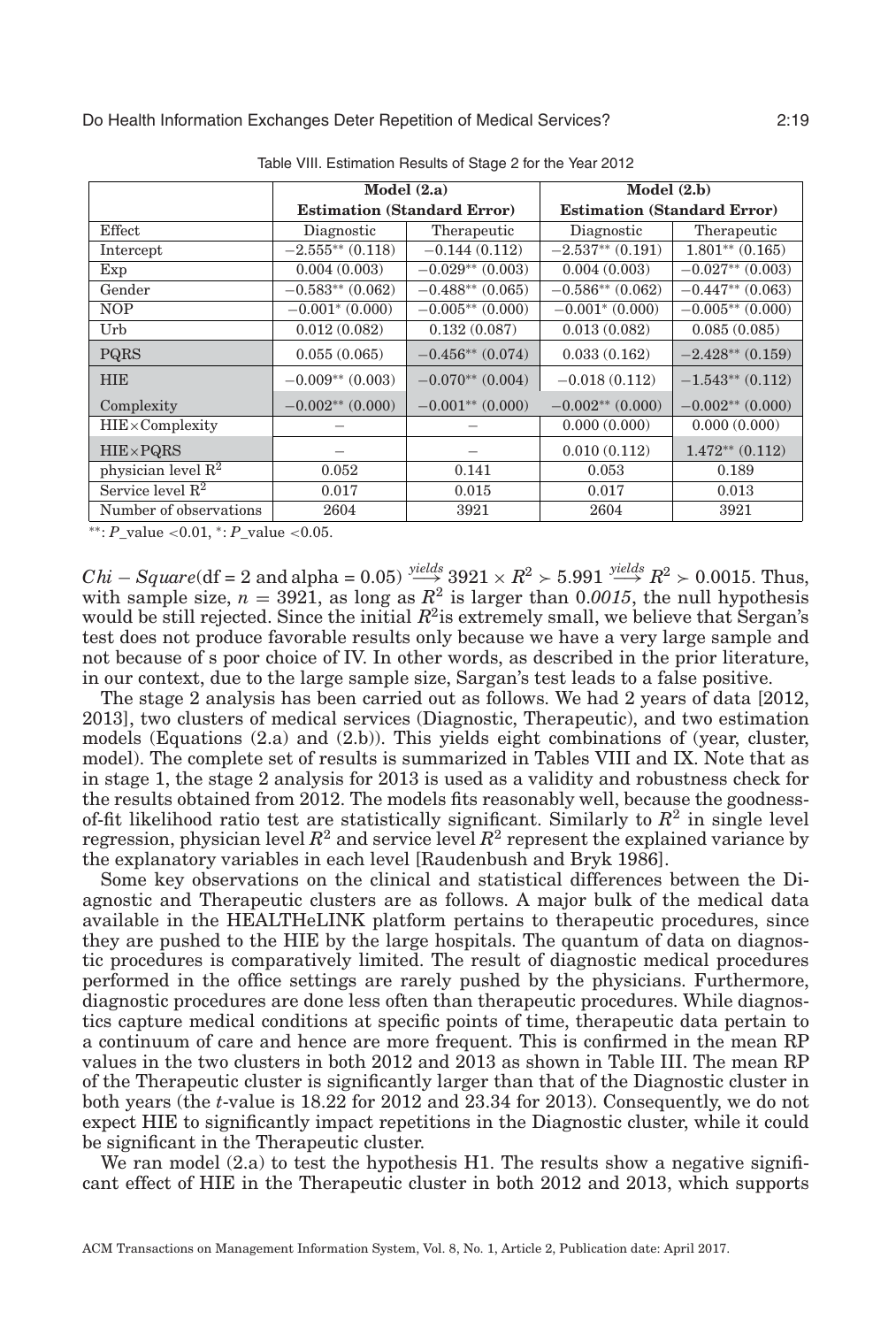|                                | Model $(2.a)$      |                                    | Model(2.b)                         |                     |  |  |  |
|--------------------------------|--------------------|------------------------------------|------------------------------------|---------------------|--|--|--|
|                                |                    | <b>Estimation (Standard Error)</b> | <b>Estimation (Standard Error)</b> |                     |  |  |  |
| Effect                         | Diagnostic         | Therapeutic                        | Diagnostic                         | Therapeutic         |  |  |  |
| Intercept                      | $-2.494**$ (0.122) | 0.066(0.129)                       | $-2.532**$ (0.187)                 | $1.649**$ (0.185)   |  |  |  |
| Exp                            | $-0.004(0.003)$    | $-0.027**$ (0.003)                 | $-0.003(0.003)$                    | $-0.025**$ (0.003)  |  |  |  |
| Gender                         | $-0.523**$ (0.069) | $-0.450**$ (0.073)                 | $-0.520**$ (0.070)                 | $-0.408**$ (0.072)  |  |  |  |
| <b>NOP</b>                     | $-0.001(0.001)$    | $-0.004**$ (0.000)                 | $-0.001*(0.000)$                   | $-0.005**$ (0.000)  |  |  |  |
| Urb                            | $-0.040(0.090)$    | 0.160(0.099)                       | $-0.042(0.089)$                    | 0.115(0.098)        |  |  |  |
| PQRS                           | 0.009(0.066)       | $-0.353$ * (0.085)                 | 0.046(0.148)                       | $-1.986** (0.170)$  |  |  |  |
| <b>HIE</b>                     | $-0.002(0.002)$    | $-0.058**$ (0.004)                 | 0.008(0.053)                       | $-0.746**$ (0.062)  |  |  |  |
| Complexity                     | $-0.001(0.000)$    | $-0.002**$ (0.000)                 | 0.000(0.000)                       | $-0.002**$ (0.000)  |  |  |  |
| $HIE \times Complexity$        |                    |                                    | 0.000(0.000)                       | 0.000(0.000)        |  |  |  |
| $HIE \times PQRS$              |                    |                                    | $-0.010(0.053)$                    | $0.691**$ $(0.062)$ |  |  |  |
| physician level $\mathbb{R}^2$ | 0.050              | 0.128                              | 0.055                              | 0.163               |  |  |  |
| Service level $\mathbb{R}^2$   | 0.003              | 0.022                              | 0.002                              | 0.021               |  |  |  |
| Number of observations         | 2163               | 3083                               | 2163                               | 3083                |  |  |  |

Table IX. Estimation Results of Stage 2 for the Year 2013

∗∗: P\_value <0.01, ∗: P\_value <0.05.

H1 with a robustness check. This implies that HIE leads a physician to avoid redoing a therapeutic medical procedure that has been previously done for a patient by the same physician. This result shows that, during therapeutic care, physicians tend to use the prior medical information on the patients that are available through HIE before deciding on performing such procedures. In the continuum of therapeutic care where certain procedures are performed multiple times on a patient, HIE could have a significant impact on reducing unnecessary repetitions. However, no significant effect of HIE on repetition is observed in the in Diagnostic cluster in both the years (except model (2.a) for year 2012). These findings confirm the falsification test developed in the previous section. As observed earlier, the diagnostic procedures being less frequent than therapeutic procedures and the fact that many physicians may not push the diagnostic results to the HIE together imply that HIE does not have a significant impact on repetitions of diagnostic procedures. This result is also consistent with the descriptive statistics reported in Table [III.](#page-16-0) In addition, both PQRS and Complexity seem to have significant negative effects on repetitions in the Therapeutic cluster in both 2012 and 2013. For example, the coefficient −0.456 for variable PQRS in the year of 2012, indicates that while other independent variables in Equation (2.a) are fixed at their average level,  $log(0.01 + \frac{RP}{1-RP})$ , for physicians who participate in PQRS on average is 0.456 less than  $\log(0.01 + \frac{RP}{1-RP})$  for physicians who do not participate in PQRS. Suppose that the RP of medical service A provided by a physician who does not participate RP in PQRS is 0.7. If the physician participates in PQRS, assuming other variables are fixed at their average level, then the ratio of repetition will become 0.59. That is, the ratio of repetition decreases by 0.11 units which is a considerable amount. Similarly, coefficient −0.001 for variable complexity in the year 2012 indicates that while other independent variables are fixed at their average level, one unit increase in the complexity leads to 0.001 units decrease in the logit of dependent variable:  $log(0.01 + \frac{RP}{1-RP})$ . Because the dependent variable, RP, is a ratio variable (ratio of repetition), this amount of change in the logit function leads to an economically significant change in RP. These variables do not seem to have any significant impact in the Diagnostic cluster, although complexity is significant only in 2012. A detailed study of these factors is interesting but is recommended for future research, since it is beyond our current scope.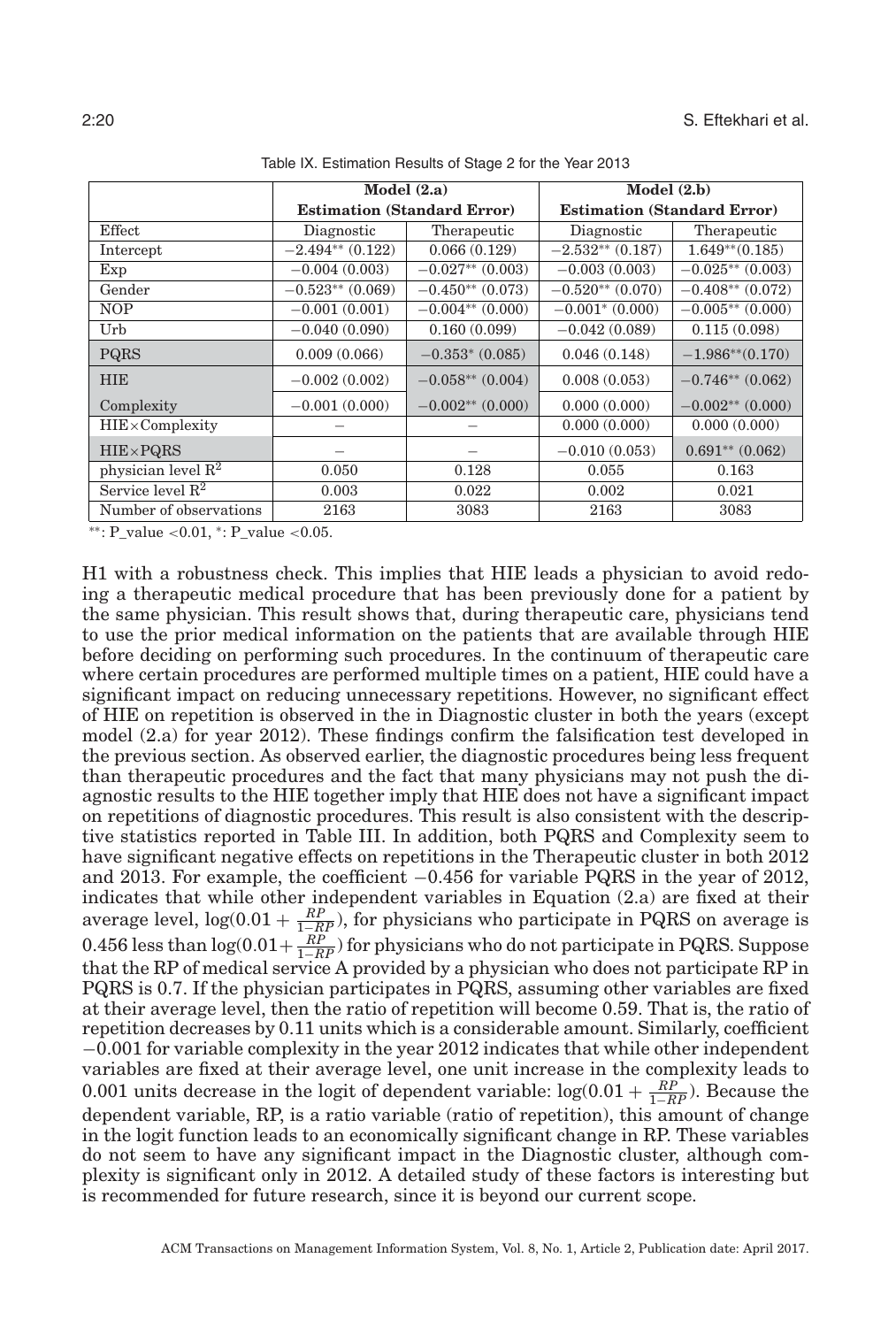Next, we ran model (2.b) to test hypotheses H2 and H3. The results support hypothesis H2 in the Therapeutic cluster in both 2012 and 2013. Actually, the significant effect of interaction term "PQRS  $\times$  HIE" in model (2.b) shows that the effect of HIE on repetition is conditioned on PQRS. The positive sign of this interaction term shows that HIE impact is lower for PQRS participants than non-participants. As discussed earlier, a primary reason for this could be that PQRS participants are already so cautious and quality sensitive that HIE cannot contribute to a notable decrease in the repetitions. Hypothesis H2 is not supported in the Diagnostic cluster in either year. The same reasoning with diagnostics as in H1 would apply in this observation. We note that using the variable "length of participation in the PQRS" instead of the binary variable "participation in PQRS" could enable us to get a better insight about the impact of this program. However, we could not include in the study due to the limitation in our datasets.

Our results do not support hypothesis H3 in both clusters in each year, as the effect of interaction term "complexity  $\times$  HIE" is not significant. Although complexity seems to be independently significant in impacting repetitions, it does not seem to have a moderating effect on the influence of HIE on repetitions. One explanation is that a complex procedure could lead a physician to avoiding repetitions as much as possible due to the inherent complexity of the procedure itself, regardless of whether HIE is available. The medical experts in this study indicated that during a patient's care, instead of redoing a complex procedure, a physician could choose a simpler procedure to perform or seek prior medical information on the patient through other sources. This could decrease the volume of complex procedures to an extent that HIE may not have a perceivable impact on their possible repetitions.

To strengthen our causal inferences from the cross-sectional analysis, we use our data to conduct an additional analysis. We employ Equations (2.a) and (2.b) for each cluster using the dependent variable of the year 2013 and independent variables of the year 2012. The results of these models are consistent with the results obtained from cross-sectional analysis of the years 2012 and 2013 and thus support our main findings.

We note that the standard errors reported in Tables VIII and IX are adjusted standard errors obtained by the bootstrapping approach. The standard errors of parameter estimators in the second stage should be adjusted as we have inserted predicted values of a variable instead of the original values. In fact, because the second stage will yield the "wrong" residuals (being computed from the instruments rather than the original variables), all statistics computed from those residuals will be incorrect [\[Wooldridge](#page-26-1) [2012\]](#page-26-1). The standard errors of coefficients are incorrect, because they are computed using wrong residuals.

Bootstrapping is a non-parametric approach for estimating properties (such as variance) of an estimator by generating a number of samples with replacement of the observed dataset and measuring that estimator (an estimator can be a coefficient in a regression model). Bootstrapping can be used for hypothesis testing. It is often used as an alternative to statistical inferences where the assumption of parametric models is in doubt or where parametric inferences require complicated formulas for the calculation of standard errors [\[Mooney et al. 1993\]](#page-24-21).

To find the standard errors of the coefficients of our second stage, we have applied a bootstrapping approach to each model as follows: We first used *proc surveyselect* in SAS to generate 1,000 samples of the observations [UCLA 2016]. We replicated the second-stage model for each sample and saved the coefficients estimated by the model for each sample. For each coefficient, we therefore had 1,000 estimated values. We then used these 1,000 estimated values to compute the mean and the standard deviation for each of the corresponding coefficients.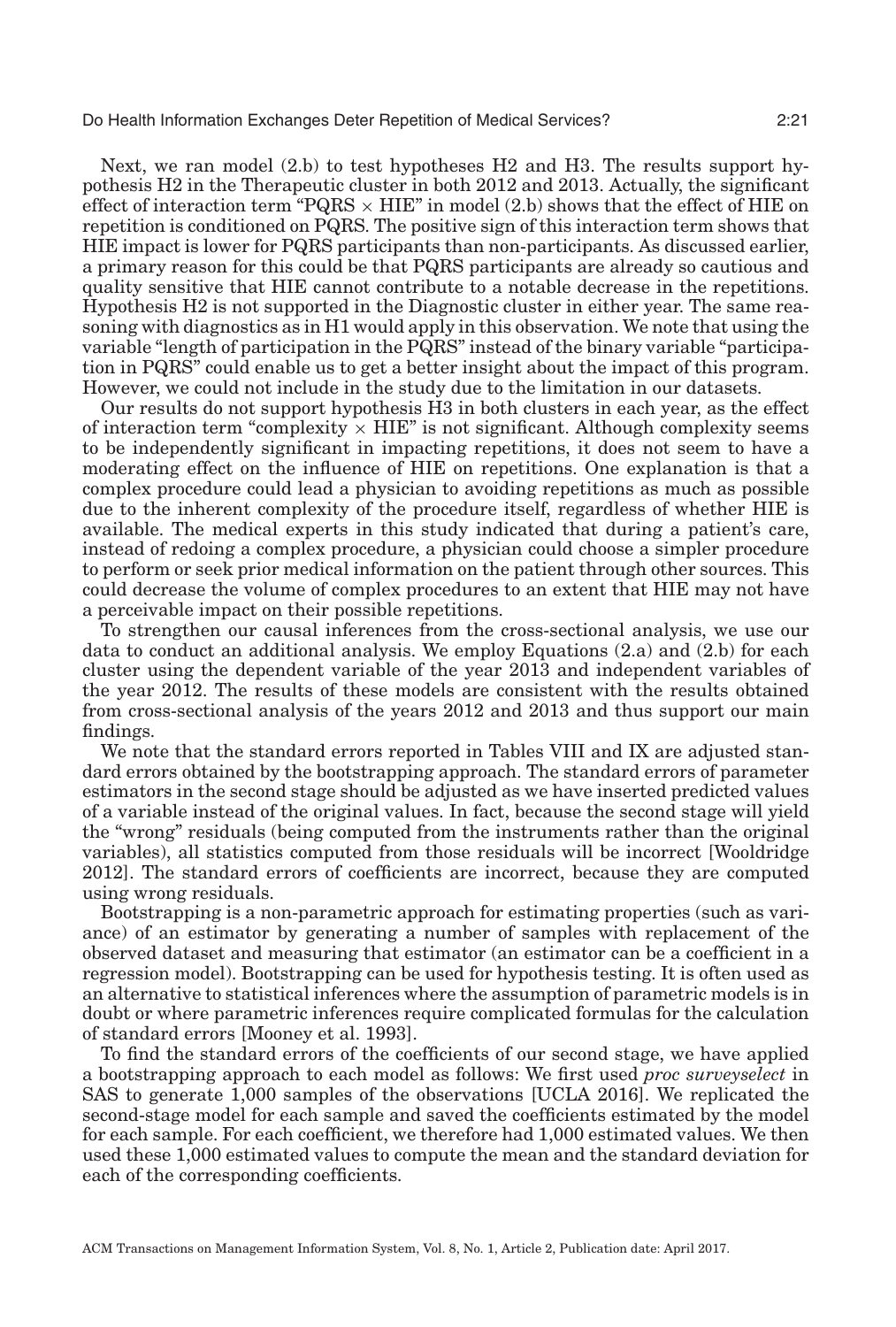### **8. DISCUSSION AND CONCLUSIONS**

Repetitions of medical services by providers have often been cited as major sources of costs by both policymakers and academic researchers. Such repetitions could occur due several reasons, including missing information on past performance, complex EMR systems, providers' lack of experience, medical necessity, and financially motivation. Prior studies have shown that missing previous medical information of patients during the time of care is an important reason. The federal healthcare initiatives and legislation have mandated HIEs to address the missing information problem, while quality-reporting programs tend to curb the repetitions due to inappropriate use of medical services or financially motivated reasons.

Our key findings suggest that HIE helps to reduce repetition of therapeutic medical procedures but does not seem to impact diagnostic procedures. Further, we found evidence that the impact of HIE on repetition is more efficient for those who do not participate in the PQRS program. However, our results did not reveal that the level of complexity of medical procedures makes the impact of HIE stronger. A limitation of this study is that we did not have access to patients' data. To protect the privacy of patients, CMS does not provide the patient-level information, and thus it was not possible to evaluate whether a repeated procedure is medically necessary. Moreover, our findings mainly are based on cross-sectional analysis, which is limited in its ability to make causal inferences. In addition, our results would have been improved if we had access to measures of actual HIE use rather than adoption. Focused studies that incorporate these patient-level and HIE usage-level data will shed considerable further light in this direction and are suggested for future research.

In this article, we have addressed some of the important shortcomings of prior studies that have shown HIE reduces repetition of medical procedures. The main theoretical and practical findings of our study are summarized as follows: First, most of the prior studies have looked at medical procedures performed in ED settings. However, we study the impact of HIE in a new clinical setting: the office of the physicians. This is important and in the particular interest of health policymakers, as the difference in the setting in which HIE is being used could lead to different outcomes. The medical encounters in physician's offices are usually scheduled and thus non-urgent, which makes the likelihood of repetition higher. To our knowledge, this is among the first studies that provide evidence for the effectiveness of HIE usage in the office settings. In addition, by separate analyzing of diagnostic and therapeutic medical procedures, we have also shown that the HIE does not impact different types of medical procedures in the same way. Second, our findings are more robust as we examine overall HIE impact on a larger number of medical procedures. Previous studies are not statistically robust enough as they look at a limited set of services. Our findings thus reveal the larger scope of HIE benefits in addressing the problem of unnecessary utilization of medical services. Finally, prior research has not examined factors that could enhance or impede the possible benefits of the HIE systems. We study how the impact of HIE can be moderated by physician participation in quality reporting programs. Our findings inform health policymakers that concurrent participation of physicians in different initiative programs may impact the expected specific outcome of each program and thus subsequent healthcare outcomes.

This article builds on the existing literature on HIE participation and contributes to the theory by identifying the processes through which HIE participation leads to medical outcomes. While the literature provides substantive knowledge about the antecedents of HIE participation, the consequences of HIE participation have not been fully examined, especially when it comes to the outcomes of HIE participation in physician offices and medical practices. To the best of our knowledge, prior studies on the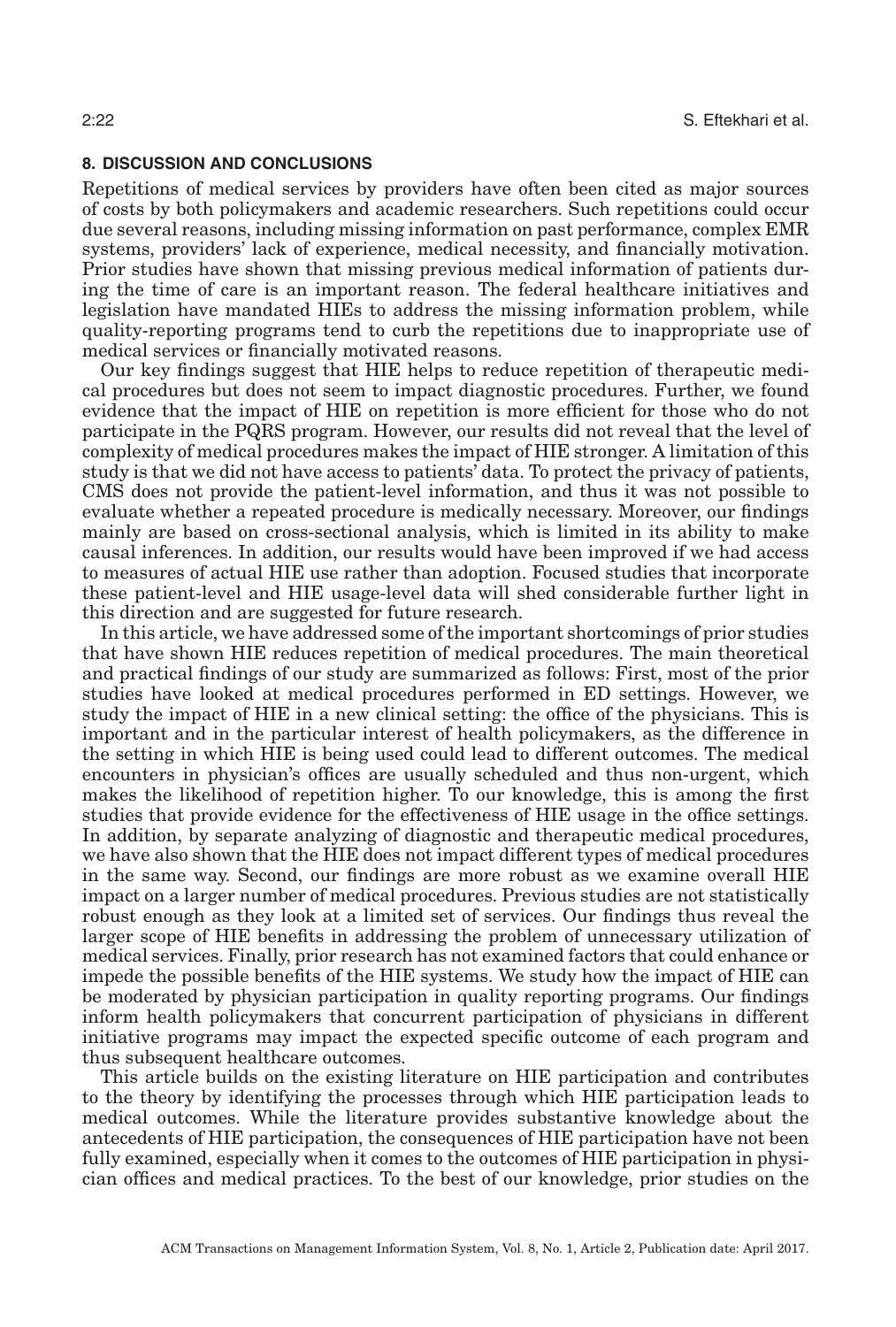Do Health Information Exchanges Deter Repetition of Medical Services? 2:23

outcomes of HIE participation were limited to EDs, and therefore our understanding of the outcomes of HIE participation in other settings including physicians' offices and medical practices was very limited. Our article bridges this gap in the literature and contributes to the theory by building and testing a set of hypotheses on the benefits of HIE participation on repetition of therapeutic and diagnostic medical procedures at the physicians' offices.

Our current research aims to assess the extent of repetitions avoided by federal initiatives such as HIE in the Affordable Care Act and other programs such as PQRS using publicly available CMS data and other data sources. As a result, we expect the findings of this research to confirm the efficacies of these programs and lead to specific guidelines for policymakers in the government to regulate and streamline these initiatives for enhanced achievement of their objectives in the future. Furthermore, this research also reveals the effectiveness of HIEs in decreasing healthcare costs and improving the quality of care. As a consequence, this is expected to lead to improved information and data management at HIEs and extended scope and reach of their services to members, leading to sustainable HIE business models, which seem to be in their infancy at this time. Finally, financially incentivized procedural repetitions have been a well-recognized problem. While this research is exploratory, it is expected to shed considerable light on our understanding of this problem by statistically assessing the influence of control mechanisms such as PQRS on procedural repetitions. This is expected to open up a significant new avenue of research on healthcare ethics, laws, and technologies. To our knowledge, this research is probably the first effort at addressing in a concurrent and integrative manner the separate but related issues of better medical care at lower costs with the help of HIEs and quality assurance programs, which is expected to lead to sustainable HIE business models.

# **ACKNOWLEDGMENTS**

We are grateful to the Associate Editor and the reviewers for their excellent comments that have significantly contributed to this article. The results presented in this research rely on the publicly available source data provided by HEALTHeLINK and CMS.

### **REFERENCES**

- Allison, P. When Can You Safely Ignore Multicollinearity? 2012. Retrieved from http://statisticalhorizons. com/multicollinearity.
- <span id="page-22-2"></span>AMA. 2015. Physician Quality Reporting System. Retrieved February 2016 From http://www.amaassn.org/ama/pub/physician-resources/clinical-practice-improvement/clinical-quality/physician-qualityreporting-system.page.
- <span id="page-22-4"></span>J. Angrist and A. B. Krueger. 2001. Instrumental variables and the search for identification: From supply and demand to natural experiments. *National Bureau of Economic Research* 25 (2001), 69–85.
- <span id="page-22-1"></span>R. Aron, S. Dutta, R. Janakiraman, and P. A. Pathak. 2011. The impact of automation of systems on medical errors: Evidence from field research. *Inform. Syst. Res.* 22, 3 (2011), 429–446.
- <span id="page-22-3"></span>A. S. Ash, M. A. Posner, J. Speckman, S. Franco, A. C. Yacht, and L. Bramwell. 2003. Using claims data to examine mortality trends following hospitalization for heart attack in Medicare. *Health Serv.* Res. 38, 5 (2003), 1253–1262.
- A. M. Audet, M. M. Doty, J. Peugh, J. Shamasdin, K. Zapert, and S. Schoenbaum. 2004. Information technologies: When will they make it into physicians' black bags. *Medscape Gen. Med.* 6, 4 (2004), 2.
- <span id="page-22-0"></span>K. Baicker and J. Skinner. 2010. Health care spending growth and the future of US tax rates. In *Tax Policy and the Economy*, Volume 25. University of Chicago Press, 39–67.
- J. E. Bailey, J. Y. Wan, L. M. Mabry, S. H. Landy, R. A. Pope, T. M. Waters, and M. E. Frisse. 2013. Does health information exchange reduce unnecessary neuroimaging and improve quality of headache care in the emergency department? *J. Gen. Int. Med.* 28, 2 (2013), 176–183.
- <span id="page-22-5"></span>P. Banks and E. Galvez. 2012. E-prescribing adoption: A prescription for progress. 2012. Retrieved March 2016 from https://www.healthit.gov/buzz-blog/state-hie/eprescribing-adoption/.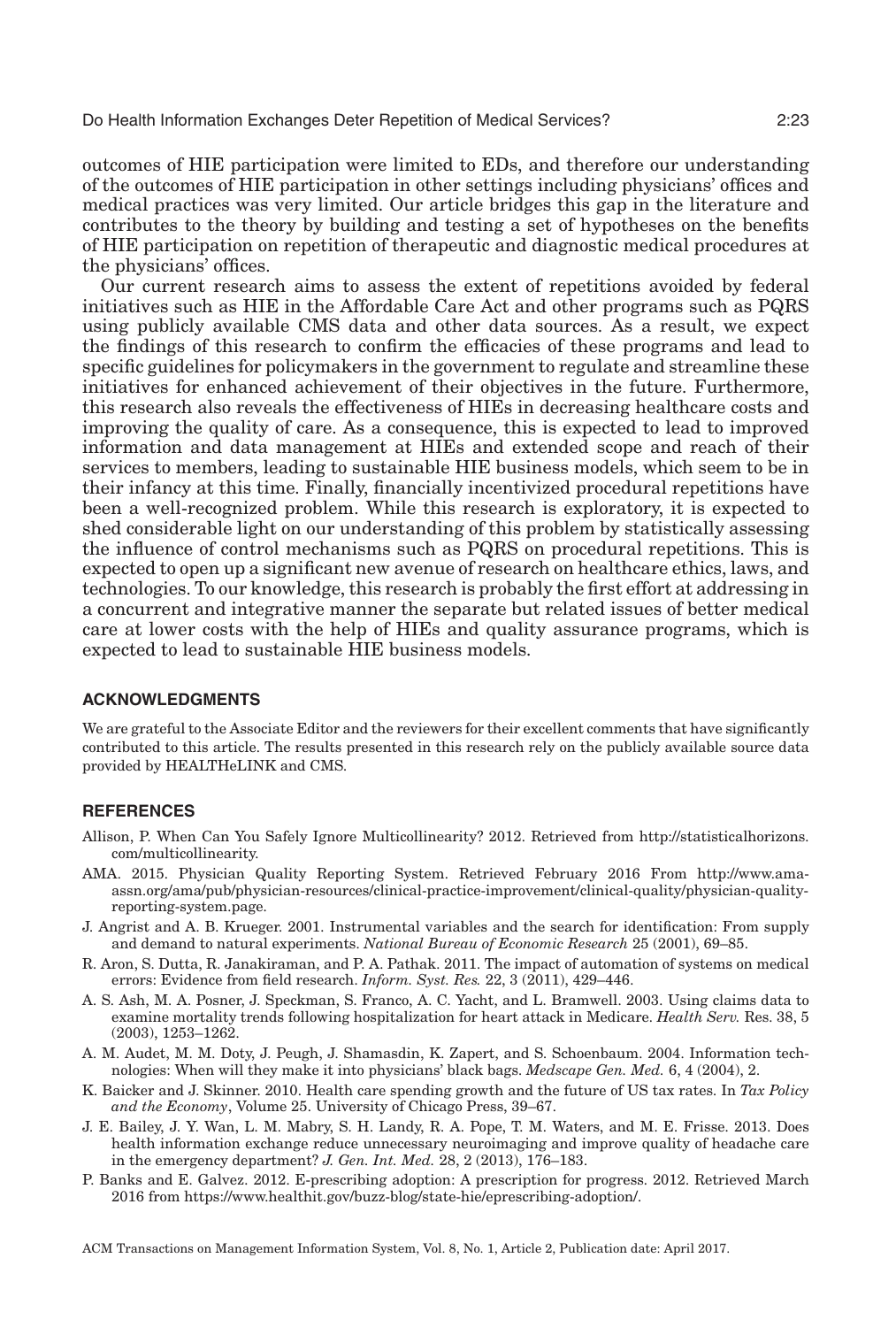- <span id="page-23-3"></span>I. Bardhan, S. Ayabakan, E. Zheng, and K. Kirksey. 2014. Value of health information sharing in reducing healthcare waste: An analysis of duplicate testing across hospitals. In *Proceedings of the Thirty Fifth International Conference on Information Systems*. Auckland.
- <span id="page-23-9"></span>I. Bardhan, K. Kirksey, J. h. Oh, and E. Zheng. 2011. A predictive model for readmission of patients with congestive heart failure: A multi-hospital perspective. In *Proceedings of the 32nd International Conference on Information Systems* 2011. 1–39.
- <span id="page-23-11"></span>D. W. Bates, L. L. Leape, D. J. Cullen, N. Laird, L. A. Petersen, J. M. Teich, E. Burdick, M. Hickey, S. Kleefield, and B. Shea. 1998. Effect of computerized physician order entry and a team intervention on prevention of serious medication errors. *J. Am. Med. Assoc.* 280, 15 (1998), 1311–1316.
- <span id="page-23-16"></span>K. Bekelis, M. J. McGirt, S. L. Parker, C. M. Holland, J. Davies, C. J. Devin, T. Atkins, J. Knightly, R. Groman, and I. Zyung. 2015. The present and future of quality measures and public reporting in neurosurgery. *Neurosurg. Focus* 39, 6 (2015), E3.
- <span id="page-23-4"></span>T. G. Bentley, R. M. Effros, K. Palar, and E. B. Keeler. 2008. Waste in the US health care system: A conceptual framework. *Milbank Quart.* 86, 4 (2008), 629–659.
- <span id="page-23-2"></span>D. M. Berwick and A. D. Hackbarth. 2012. Eliminating waste in US health care. *J. Am. Med. Assoc.* 307, 14 (2012), 1513–1516.
- <span id="page-23-6"></span>D. Blumenthal and M. Tavenner. 2010. The meaningful use regulation for electronic health records. *New Engl. J. Med.* 363, 6 (2010), 501–504.
- <span id="page-23-10"></span>P. Branger, A. van't Hooft, and H. Van Der Wouden. 1994. Coordinating shared care using electronic data interchange. *Medinfo.* 8 (1994), 1669–1669.
- M. L. Brown, G. F. Riley, N. Schussler, and R. Etzioni. 2002. Estimating health care costs related to cancer treatment from SEER-Medicare data. Med. Care 40, 8 (2002), IV-104-IV–117.
- <span id="page-23-5"></span>M. B. Buntin, M. F. Burke, M. C. Hoaglin, and D. Blumenthal. 2011. The benefits of health information technology: A review of the recent literature shows predominantly positive results. Health Affairs 30, 3 (2011), 464–471.
- <span id="page-23-17"></span>M. J. B. Buntin, J. J. Escarce, D. Goldman, H. Kan, M. J. Laugesen, and P. Shekelle. 2004. Increased Medicare expenditures for physicians' services: What are the causes? *J Health Care Organiz Provis. Financ.* 41, 1 (2004), 83–94.
- C. W. Burt and E. Hing. 2005. Use of computerized clinical support systems in medical settings: United States, 2001–03. Adv. Data 353, 1–8.
- <span id="page-23-18"></span>K. R. Campbell. 2016. Fixing our EHR mess: What needs to be done. 2016. Retrieved October 2016 from http://www.kevinmd.com/blog/2016/09/fixing-ehr-mess-needs-done.html.
- <span id="page-23-12"></span>B. Chaudhry, J. Wang, S. Wu, M. Maglione, W. Mojica, E. Roth, S. C. Morton, and P. G. Shekelle. 2006. Systematic review: Impact of health information technology on quality, efficiency, and costs of medical care. *Ann. Int. Med.* 144, 10 (2006), 742–752.
- <span id="page-23-0"></span>M. E. Chernew, K. Baicker, and J. Hsu. 2010. The specter of financial armageddon—health care and federal debt in the United States. *New Engl. J. Med.* 362, 13 (2010), 1166–1168.
- CMS. About CMS. 2016. Retrieved March 2016 from https://www.cms.gov/About-CMS/About-CMS.html.
- <span id="page-23-13"></span>F. D. Davis, R. P. Bagozzi, and P. R. Warshaw. 1989. User acceptance of computer technology: A comparison of two theoretical models. *Manag. Sci.* 35, 8 (1989), 982–1003.
- <span id="page-23-1"></span>K. Davis, C. Schoen, and K. Stremikis. 2010. Mirror, mirror on the wall: How the performance of the U.S. *Health Care System Compares Internationally*
- DHHS. Better Health Channel. 2015. Retrieved March 2016 from https://www.betterhealth.vic.gov.au/.
- B. E. Dowd, T. Swenson, S. Parashuram, R. Coulam, and R. Kane. 2016. PQRS Participation, inappropriate utilization of health care services, and Medicare expenditures. *Medical Care Research and Review* 1 (2016), 106–123.
- <span id="page-23-14"></span>R. H. Fazio and M. P. Zanna. 1978. On the predictive validity of attitudes: The roles of direct experience and confidence1. *J. Pers.* 46, 2 (1978), 228–243.
- <span id="page-23-15"></span>R. H. Fazio, M. P. Zanna, and J. Cooper. 1978. Direct experience and attitude-behavior consistency: An information processing analysis. *Pers. Soc. Psychol. Bull.* 4, 1 (1978), 48–51.
- E. W. Ford, N. Menachemi, and M. T. Phillips. 2006. Predicting the adoption of electronic health records by physicians: When will health care be paperless? *J. Am. Med. Inf. Assoc.* 13, 1 (2006), 106–112.
- <span id="page-23-7"></span>A. J. Forster, H. J. Murff, J. F. Peterson, T. K. Gandhi, and D. W. Bates. 2003. The incidence and severity of adverse events affecting patients after discharge from the hospital. *Ann. Int. Med.* 138, 3 (2003), 161–167.
- <span id="page-23-8"></span>J. F. Fries, C. E. Koop, C. E. Beadle, P. P. Cooper, M. J. England, R. F. Greaves, J. J. Sokolov, and D. Wright. 1993. Reducing health care costs by reducing the need and demand for medical services. *New Engl. J. Med.* 329, 5 (1993), 321–325.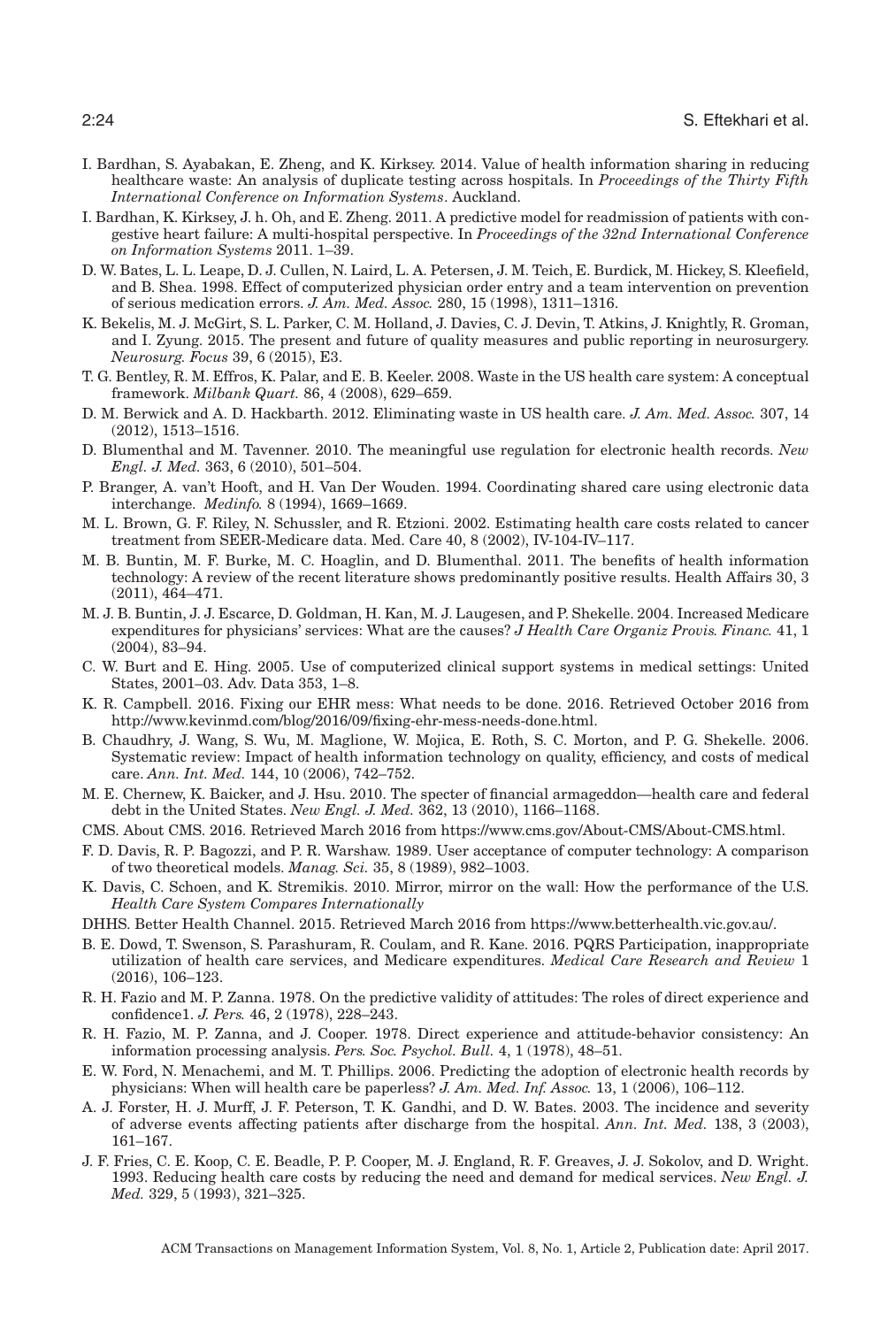#### Do Health Information Exchanges Deter Repetition of Medical Services? 2:25

- <span id="page-24-0"></span>A. M. Garber and J. Skinner. 2008. Is American health care uniquely inefficient? *J. Econ. Perspect*. 22, 4 (2008), 27–50.
- <span id="page-24-17"></span>A. Gelman. 2012. Multilevel (hierarchical) modeling: What it can and cannot do. *Technometrics* 48, 3 (2006), 432–435.
- G. D. Goetz, A. J. Kuzel, L. B. Feng, J. P. DeShazo, and L. E. Love. 2012. EHRs in primary care practices: Benefits, challenges, and successful strategies. *Am. J. Manag. Care* 18, 2 (2012), e48–54.
- <span id="page-24-15"></span>HealthAffairs. 2015. Where Is HITECH's \$35 Billion Dollar Investment Going? Retrieved from http://healthaffairs.org/blog/2015/03/04/where-is-hitechs-35-billion-dollar-investment-going/.
- <span id="page-24-16"></span>HealthcareITNews. 2015. Electronic Health Records. Retrieved October 2016 from http://www. healthcareitnews.com/news/senator-blasts-ehr-program.
- <span id="page-24-11"></span>HEALTHeLINK. 2016. Participating HEALTHeLINK Providers. Retrieved September 2014 from http:// wnyhealthelink.com/.
- <span id="page-24-13"></span>H. R. Hetico and D. E. Marcinko. 2010. The Business of Medical Practice: Transformational Health 2.0 Skills for Doctors. Springer, Berlin.
- <span id="page-24-5"></span>R. Hillestad, J. Bigelow, A. Bower, F. Girosi, R. Meili, R. Scoville, and R. Taylor. 2005. Can electronic medical record systems transform health care? Potential health benefits, Savings, and costs. *Health Affairs* 24, 5 (2005), 1103–1117.
- J. M. Holroyd-Leduc, D. Lorenzetti, S. E. Straus, L. Sykes, and H. Quan. 2011. The impact of the electronic medical record on structure, process, and outcomes within primary care: A systematic review of the evidence. *J. Am. Med. Inf. Assoc.* 18, 6 (2011), 732–737.
- <span id="page-24-14"></span>W. C. Hsiao, D. B. Yntema, P. Braun, D. Dunn, and C. Spencer. 1988. Measurement and analysis of intraservice work. *J. Am. Med. Assoc.* 260, 16 (1988), 2361–2370.
- <span id="page-24-6"></span>A. Jamal, K. McKenzie, and M. Clark. 2009. The impact of health information technology on the quality of medical and health care: a systematic review. *Health Inf. Manag. J.* 38, 3 (2009), 26–37.
- <span id="page-24-2"></span>D. C. Kaelber and D. W. Bates. 2007. Health information exchange and patient safety. *J. Biomed. Informat.* 40, 6 (2007), S40–S45.
- <span id="page-24-8"></span>M. C. Katapodi, K. A. Lee, N. C. Facione, and M. J. Dodd. 2004. Predictors of perceived breast cancer risk and the relation between perceived risk and breast cancer screening: A meta-analytic review. *Prev. Med.* 38, 4 (2004), 388–402.
- <span id="page-24-1"></span>L. T. Kohn, J. M. Corrigan, and M. S. Donaldson. 2000. *To Err Is H uman: Building a Safer Health System.* National Academies Press.
- <span id="page-24-3"></span>J. Kwok and B. Jones. 2005. Unnecessary repeat requesting of tests: an audit in a government hospital immunology laboratory. *J. Clin. Pathol.* 58, 5 (2005), 457–462.
- E. J. Lammers, J. Adler-Milstein, and K. E. Kocher. 2014. Does health information exchange reduce redundant imaging? *Evid. Emerg. Dep. Med.* Care 52, 3 (2014), 227–234.
- <span id="page-24-9"></span>A. Lloyd. 2001. The extent of patients' understanding of the risk of treatments. *Qual. Health Care 10*, suppl. 1 (2001), i14–i18.
- <span id="page-24-19"></span>C. H. Mason and W. D. Perreault Jr. 1991. Collinearity, power, and interpretation of multiple regression analysis. *J. Market. Res.* 268–280.
- <span id="page-24-12"></span>S. Maxwell and S. Zuckerman. 2007. Impact of resource-based practice expenses on the medicare physician volume. *Health Care Financ. Rev.* 29, 2 (2007), 65.
- <span id="page-24-10"></span>D. J. Mazur, D. H. Hickam, and M. D. Mazur. 1999. How patients' preferences for risk information influence treatment choice in a case of high risk and high therapeutic uncertainty asymptomatic localized prostate cancer. *Med. Dec. Making* 19, 4 (1999), 394–398.
- <span id="page-24-4"></span>I. McDonald, J. Daly, V. Jelinek, F. Panetta, and J. Gutman. 1996. Opening pandora's box: The unpredictability of reassurance by a normal test result. *Br. Med. J.* 313, 7053 (1996), 329–332.
- A. R. Miller and C. Tucker. 2009. Privacy protection and technology diffusion: The case of electronic medical records. *Manag. Sci.* 55, 7 (2009), 1077–1093.
- <span id="page-24-7"></span>S. Miyakis, G. Karamanof, M. Liontos, and T. D. Mountokalakis. 2006. Factors contributing to inappropriate ordering of tests in an academic medical department and the effect of an educational feedback strategy. Postgrad. *Med. J.* 82, 974 (2006), 823–829.
- <span id="page-24-21"></span>C. Z. Mooney, R. D. Duval, and R. Duval. 1993. *Bootstrapping: A Nonparametric Approach to Statistical Inference*. Sage, Thousans Oaks, CA.
- <span id="page-24-18"></span>J. A. Nelder and R. J. Baker. 1972. Generalized linear models. In *Encyclopedia of Statistical Sciences*.
- <span id="page-24-20"></span>J. Neter, W. Wasserman, and M. H. Kutner. 1989. *Applied Regression Models*. Irwin, Homewood, IL.
- L. Nguyen, E. Bellucci, and L. T. Nguyen. 2014. Electronic health records implementation: an evaluation of information system impact and contingency factors. *Int. J.Med. Inf.* 83, 11 (2014), 779–796.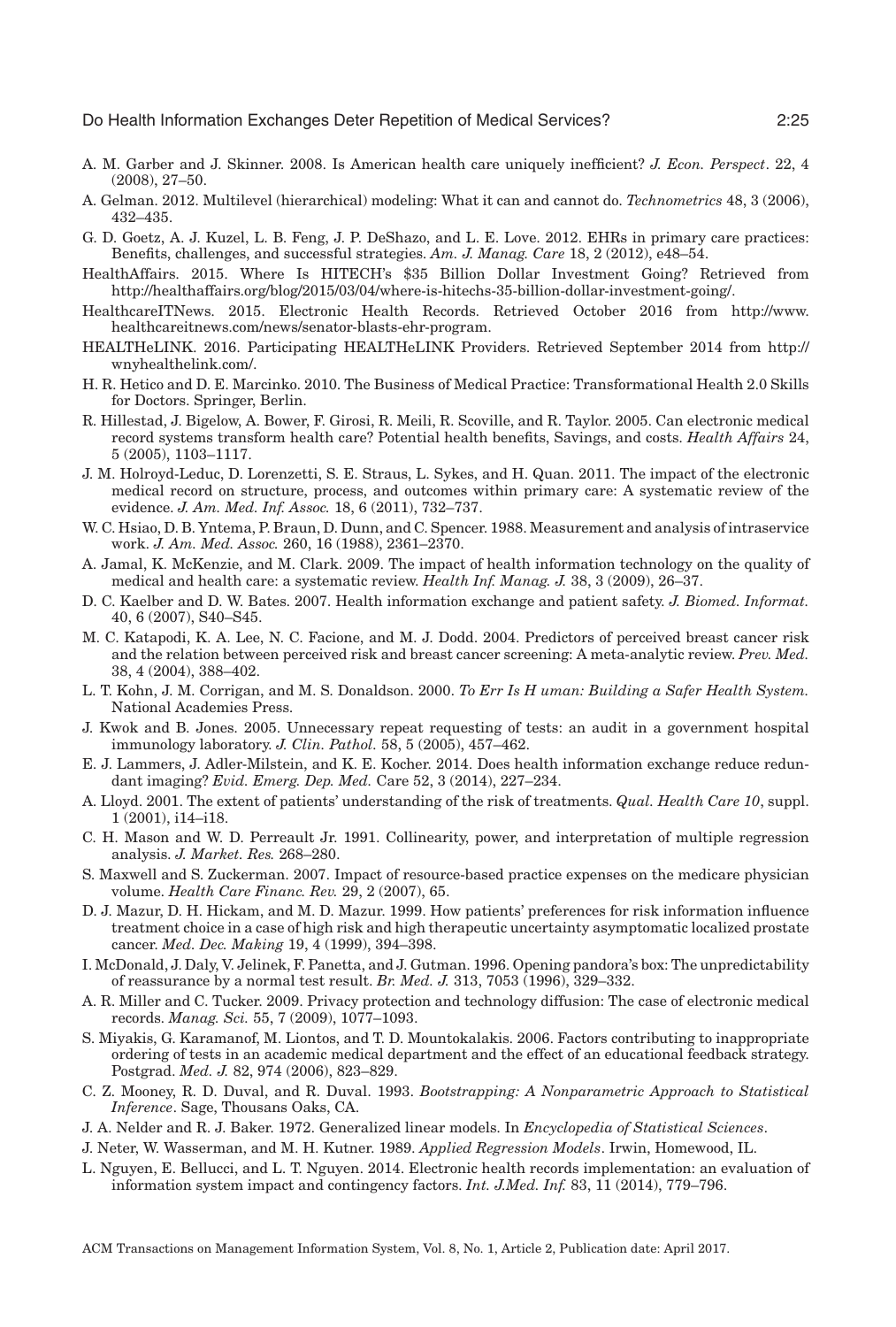- <span id="page-25-8"></span>P. R. Orszag. 2008a. Evidence on the costs and benefits of health information technology. Testimony Before Congress.
- <span id="page-25-0"></span>P. R. Orszag. 2008b. The overuse, underuse, and misuse of health care. Statement Before the Committee on Finance, U.S. Senate.
- <span id="page-25-15"></span>J. W. Osborne. 2000. The advantages of hierarchical linear modeling. *Practical Assessment and Research Evaluation* 7, 1 (2000). Available from: [http://PAREonline.net/getvn.asp?v](http://PAREonline.net/getvn.asp?v$=$7&n$=$1.)=7&n=1.
- Z. Ozdemir, J. Barron, and S. Bandyopadhyay. 2011. An analysis of the adoption of digital health records under switching costs. *Inf. Syst. Res.* 22, 3 (2011), 491–503.
- S. G. Pauker and J. P. Kassirer. 1975. Therapeutic decision making: a cost-benefit analysis. *New Engl. J. Med.* 293, 5 (1975), 229–234.
- <span id="page-25-13"></span>W. L. S. Peter, J. Liu, E. Weinhandl, and Q. Fan. 2008. A comparison of sevelamer and calcium-based phosphate binders on mortality, hospitalization, and morbidity in hemodialysis: A secondary analysis of the Dialysis Clinical Outcomes Revisited (DCOR) randomized trial using claims data. *Am. J. Kidney Dis.* 51, 3 (2008), 445–454.
- <span id="page-25-11"></span>R. Platt and A. Ommaya. 2005. A beneficial side effect of the Medicare drug benefit. *New Engl. J. Med.* 353, 26 (2005), 2742–2743.
- L. Poissant, J. Pereira, R. Tamblyn, and Y. Kawasumi. 2005. The impact of electronic health records on time efficiency of physicians and nurses: A systematic review. *J. Am. Med. Inf. Assoc.* 12, 5 (2005), 505–516.
- <span id="page-25-17"></span>S. Raudenbush and A. S. Bryk. 1986. A hierarchical model for studying school effects. *Sociol. Educ.* 1–17.
- <span id="page-25-12"></span>W. A. Ray. 1997. Policy and program analysis using administrative databases. *Ann. Int. Med.* 127, 8 Part 2 (1997), 712–718.
- <span id="page-25-14"></span>S. K. Riegg. 2008. Causal inference and omitted variable bias in financial aid research: Assessing solutions. *Rev. High. Educ.* 31, 3 (2008), 329–354.
- J. D. Sargan. 1958. The estimation of economic relationships using instrumental variables. *Econometrica*. 393–415.
- <span id="page-25-7"></span>P. Shekelle, S. C. Morton, and E. B. Keeler. 2006. Costs and benefits of health information technology. *Agency for Healthcare Research and Quality US (Evidence Reports/Technology Assessments)*. Available from: [https://www.ncbi.nlm.nih.gov/books/NBK37988/.](https://www.ncbi.nlm.nih.gov/books/NBK37988/)
- <span id="page-25-1"></span>M. Sipkoff. 2010. HIEs are slow going but critical part of HIT. *Manag. Care (Langhorne, PA)* 19, 3 (2010), 30–34.
- <span id="page-25-10"></span>S. Sivell, G. Elwyn, C. L. Gaff, A. J. Clarke, R. Iredale, C. Shaw, J. Dundon, H. Thornton, and A. Edwards. 2008. How risk is perceived, constructed and interpreted by clients in clinical genetics, and the effects on decision making: Systematic review. *J. Gen. Counsel.* 17, 1 (2008), 30–63.
- <span id="page-25-3"></span>P. C. Smith, R. Araya-Guerra, C. Bublitz, B. Parnes, L. M. Dickinson, R. Van Vorst, J. M. Westfall, and W. D. Pace. 2005. Missing clinical information during primary care visits. *J. Am. Med. Assoc.* 293, 5 (2005), 565–571.
- <span id="page-25-6"></span>M. Tabriz, K. Riederer, J. Baran, and R. Khatib. 2004. Repeating blood cultures during hospital stay: Practice pattern at a teaching hospital and a proposal for guidelines. *Clin. Microbiol. Infect.* 10, 7 (2004), 624–627.
- <span id="page-25-5"></span>W. M. Tierney, C. J. McDondald, D. K. Martin, S. L. Hui, and M. P. Rogers. 1987. Computerized display of past test results: Effect on outpatient testing. *Ann. Int. Med.* 107, 4 (1987), 569–574.
- UCLA. 2016. How can I bootstrap estimates in SAS? Retrieved from http://www.ats.ucla.edu/stat/sas/ faq/bootstrap.htm.
- D. L. Veenstra, J. A. Roth, L. P. Garrison, S. D. Ramsey, and W. Burke. 2010. A formal risk-benefit framework for genomic tests: Facilitating the appropriate translation of genomics into clinical practice. *Genet. Med.* 12, 11 (2010), 686–693.
- <span id="page-25-9"></span>V. Venkatesh and F. D. Davis. 2000. A theoretical extension of the technology acceptance model: Four longitudinal field studies. *Manag. Sci.* 46, 2 (2000), 186–204.
- <span id="page-25-2"></span>J. R. Vest, L. M. Kern, M. D. Silver, and R. Kaushal. 2015. The potential for community based health information exchange systems to reduce hospital readmissions. *J. Am. Med. Inf. Assoc.* 22, 2 (2015), 435–442.
- J. E. Wennberg, E. S. Fisher, T. A. Stukel, and S. M. Sharp. 2004. Use of medicare claims data to monitor provider-specific performance among patients with severe chronic illness. *Health Affairs.* VAR5-VAR18.
- <span id="page-25-16"></span>J. Westgard, T. Groth, T. Aronsson, H. Falk, and C. De Verdier. 1977. Performance characteristics of rules for internal quality control: probabilities for false rejection and error detection. *Clin. Chem.* 23, 10 (1977), 1857–1867.
- <span id="page-25-4"></span>E. T. Wong. 1995. Improving laboratory testing: Can we get physicians to focus on outcome? *Clin. Chem.* 41, 8 (1995), 1241–1247.